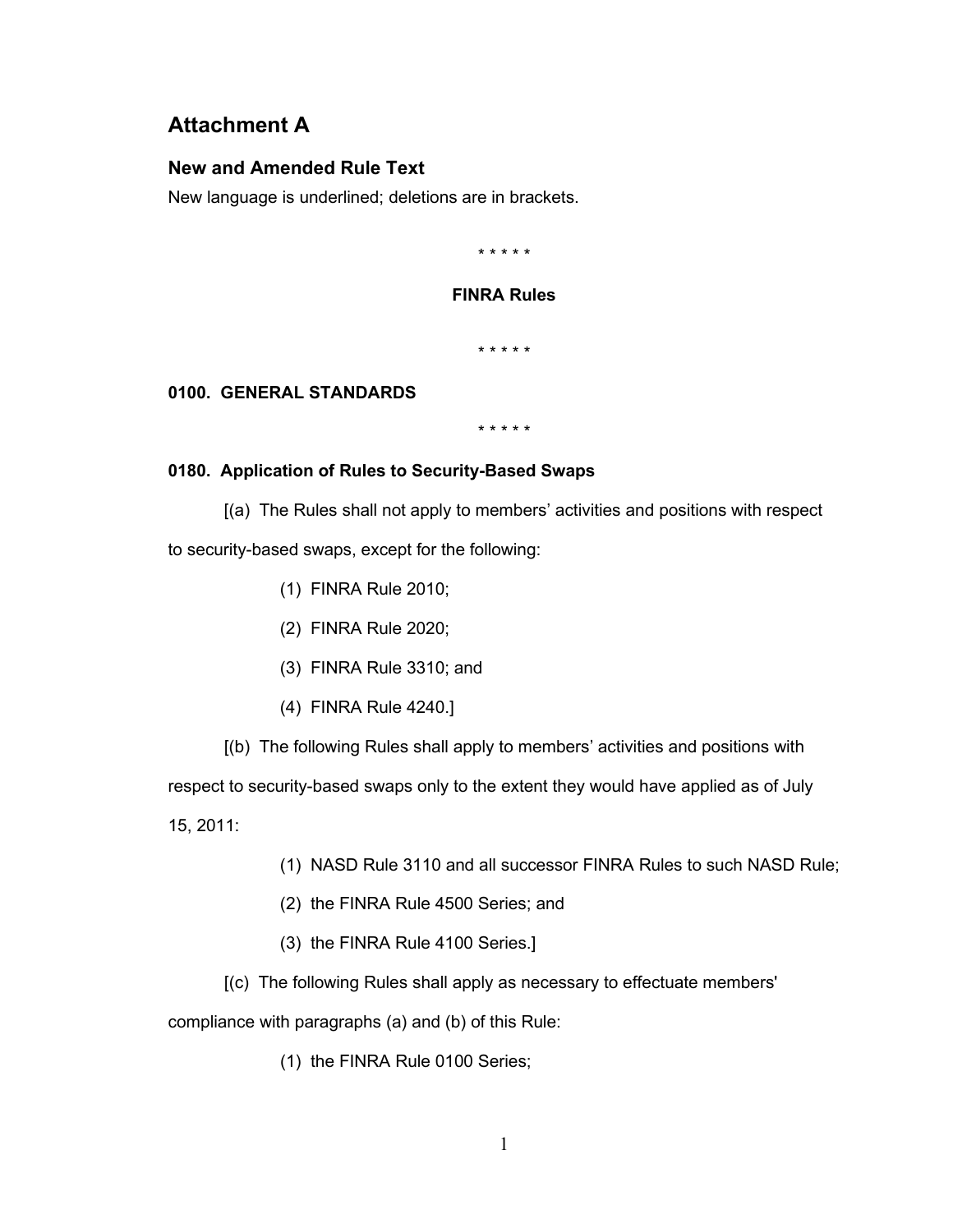(2) the NASD Rule 1000 Series and all successor FINRA Rules to such

NASD Rule Series;

- (3) the FINRA Rule 1000 and 1100 Series;
- (4) NASD Rules 3010 and 3012 and IM-3010-1 and all successor FINRA

Rules to such NASD Rules and Interpretive Material;

- (5) FINRA Rule 3130;
- (6) the FINRA Rule 8000 Series; and
- (7) the FINRA Rule 9000 Series.]
- [(d) This Rule shall expire on February 6, 2022.]

(a) Except as otherwise provided in this Rule, the Rules shall apply to members'

activities and positions with respect to security-based swaps.

(b) The following Rules shall not apply to members' activities and positions with respect to security-based swaps:

- (1) the FINRA Rule 6000 Series;
- (2) the FINRA Rule 7000 Series; and
- (3) the FINRA Rule 11000 Series.

(c) The following Rules shall not apply to members' activities and positions with respect to security-based swaps, to the extent that the member is acting in its capacity as a registered security-based swap dealer or major security-based swap participant or the associated person of the member is acting in his or her capacity as an associated person of a registered security-based swap dealer or major security-based swap participant, as applicable, and that such activities or positions relate to the business of the registered security-based swap dealer or major security-based swap participant within the meaning of SEA Rule 15Fh-3(h)(1):

(1) FINRA Rule 2210(d);

(2) FINRA Rule 2232;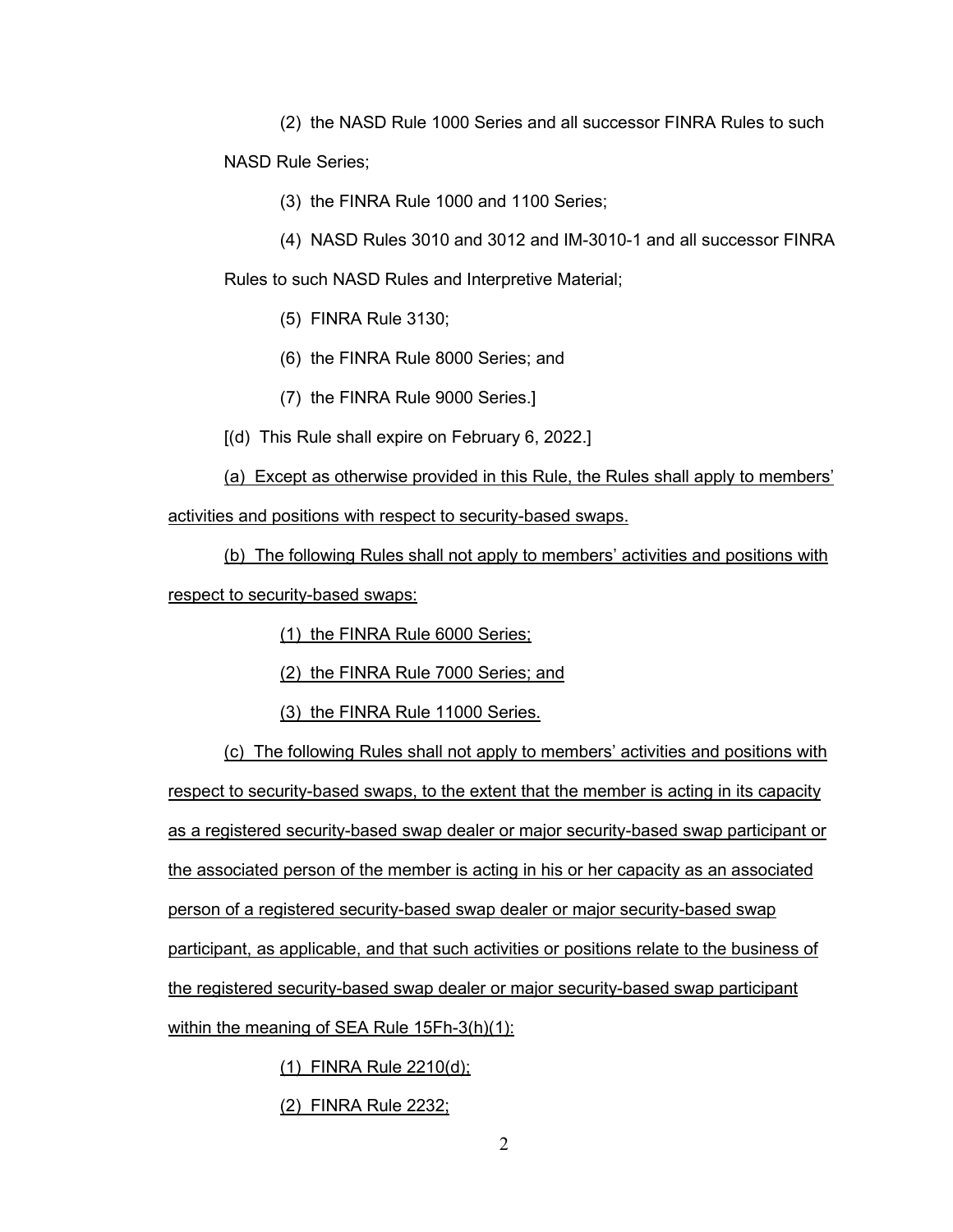(3) FINRA Rule 3110;

(4) FINRA Rule 3120; and

(5) FINRA Rule 3130.

(d) The following Rules shall not apply to members' activities and positions with respect to security-based swaps, to the extent that the member is acting in its capacity as a registered security-based swap dealer or the associated person of the member is acting in his or her capacity as an associated person of a registered security-based swap dealer, as applicable, and that such activities or positions relate to the business of the registered security-based swap dealer within the meaning of SEA Rule 15Fh-3(h)(1):

(1) FINRA Rule 2030;

(2) FINRA Rule 2090; and

(3) FINRA Rule 2111.

(e) The following Rules shall not apply to members' activities and positions with respect to security-based swaps, to the extent that the member or the associated person of the member, as applicable, is arranging, negotiating or executing security-based swaps on behalf of a non-U.S. affiliate pursuant to, and in compliance with the conditions of, the exception from counting certain security-based swaps under SEA Rule 3a71-  $3(d)(1)$ :

(1) FINRA Rule 2111;

(2) FINRA Rule 2210(d); and

(3) FINRA Rule 2232.

(f) The following Rules shall not apply to members' activities and positions with respect to security-based swaps, to the extent that the member is acting in its capacity as a registered security-based swap dealer or major security-based swap participant and the customer's account solely holds security-based swaps and collateral posted as margin in connection with such security-based swaps, provided that the member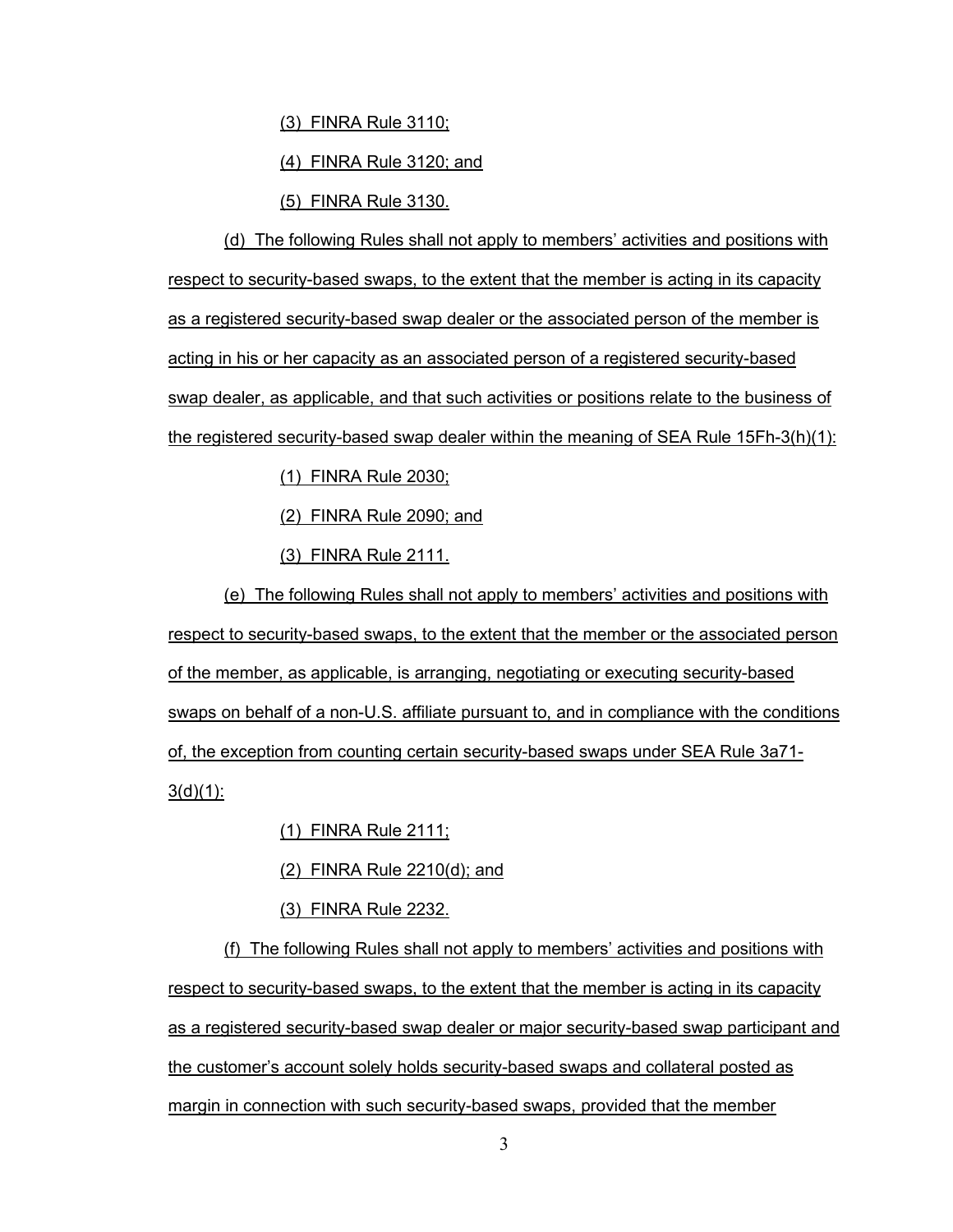complies with the portfolio reconciliation requirements of SEA Rule 15Fi-3 with respect to such account and that such portfolio reconciliations include collateral posted as margin in connection with security-based swaps in the account:

(1) FINRA Rule 2231; and

(2) FINRA Rule 4512.

(g) Persons associated with a member whose functions are related solely and exclusively to security-based swaps undertaken in such person's capacity as an associated person of a registered security-based swap dealer or major security-based swap participant are not required to be registered with FINRA.

(h) For purposes of the FINRA Rule 4000 Series, all requirements that apply to a member that clears or carries customer accounts shall also apply to any member that acts as a principal counterparty to a security-based swap, clears or carries a securitybased swap, guarantees a security-based swap or otherwise has financial exposure to a security-based swap.

(i) Pursuant to the FINRA Rule 9600 Series, FINRA may, taking into consideration all relevant factors, exempt a person unconditionally or on specified terms from the application of specific FINRA Rules (other than an exemption from the general application of paragraph (a) of this Rule) to the person's security-based swap activities or positions as it deems appropriate consistent with the protection of investors and the public interest.

**• • • Supplementary Material: --------------**

No Change.

\* \* \* \* \*

# **4000. FINANCIAL AND OPERATIONAL RULES**

**4100. FINANCIAL CONDITION**

\* \* \* \* \*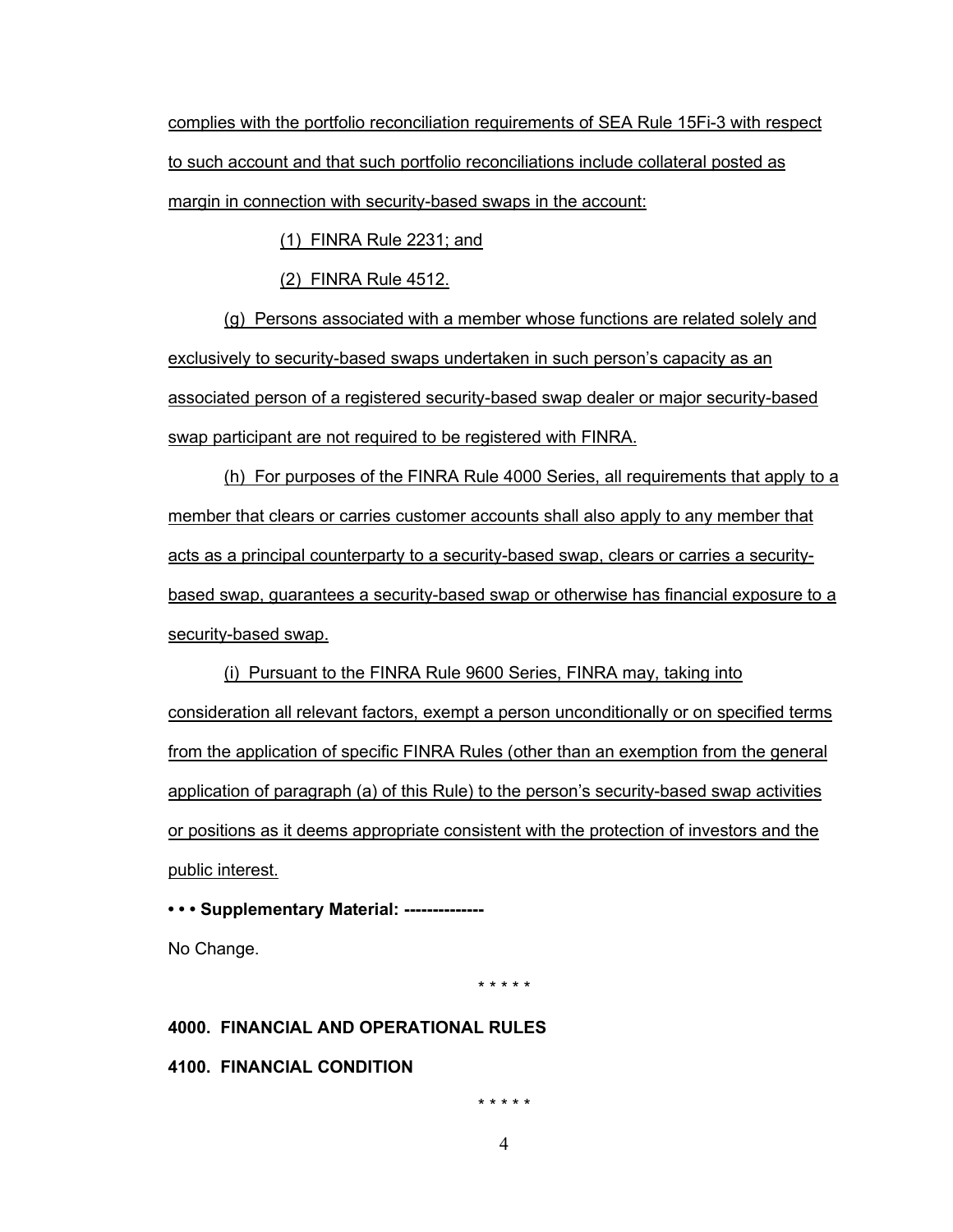#### **4120. Regulatory Notification and Business Curtailment**

## **(a) Notification**

(1) Each carrying or clearing member shall promptly, but in any event within 24 hours, notify FINRA in writing if its net capital falls below the following percentages:

(A) through (B) No Change.

(C) the member elects to use the alternative method of computing net capital pursuant to SEA Rule 15c3-1(a)(1)(ii), and its net capital is less than the level specified in SEA Rule 17a-11([c]b)(2);

(D) the member is approved to use the alternative method of computing net capital pursuant to SEA Rule 15c3-1e, and

> (i) its tentative net capital as defined in SEA Rule 15c3- 1(c)(15) is less than [50 percent of the early warning notification] 150 percent of the minimum tentative net capital amount required by SEA Rule 15c3-1(a)(7)(i[i])(A), [or]

> (ii) [its net capital is less than \$1.25 billion;] the member is subject to the aggregate indebtedness requirement of SEA Rule 15c3-1, and its net capital is less than the sum of  $1/10<sup>th</sup>$  of its aggregate indebtedness and 150 percent of the amount required under SEA Rule 15c3-1(a)(7)(i)(A)(1), (2), or (3), or

> (iii) the member elects to use the alternative method of computing net capital pursuant to SEA Rule 15c3-1(a)(1)(ii), and its net capital is less than the sum of the level specified in SEA Rule 17a-11(b)(2) and 150 percent of the amount required under SEA Rule 15c3-1(a)(7)(i)(A)(1), (2), or (3);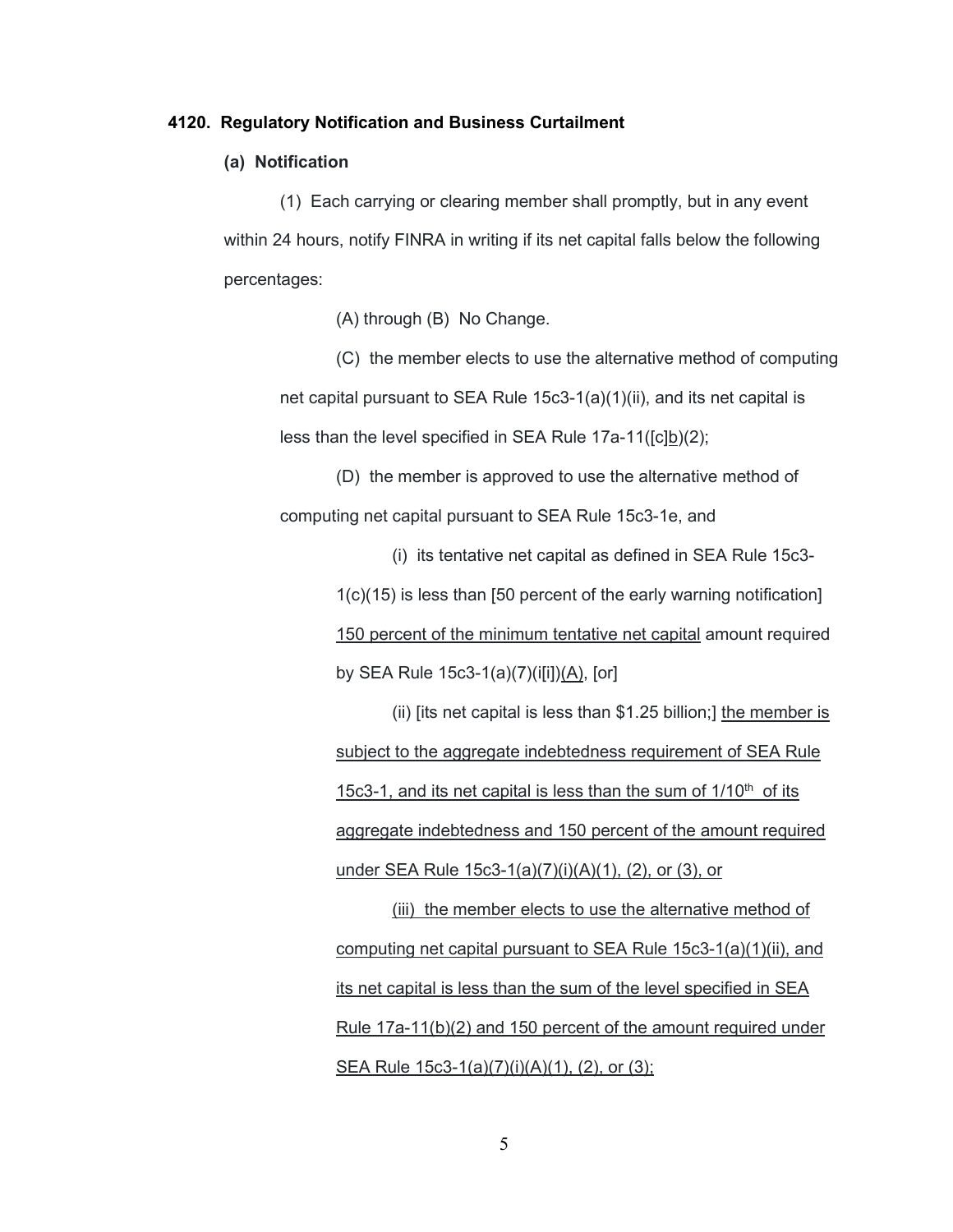(E) the member is registered as a security-based swap dealer operating pursuant to SEA Rule 15c3-1(a)(10), and

> (i) the member is subject to the aggregate indebtedness requirement of SEA Rule 15c3-1, and its net capital is less than the sum of 1/10<sup>th</sup> of its aggregate indebtedness and 150 percent of the amount required under SEA Rule 15c3-1(a)(10)(i)(A)(1), (2), or (3), or

(ii) the member elects to use the alternative method of computing net capital pursuant to SEA Rule 15c3-1(a)(1)(ii), and its net capital is less than the sum of the level specified in SEA Rule 17a-11(b)(2) and 150 percent of the amount required under SEA Rule 15c3-1(a)(10)(i)(A)(1), (2), or (3);

([E]F) the member is registered as a Futures Commission Merchant pursuant to the Commodity Exchange Act, and its net capital is less than 120 percent[%] of the minimum risk-based capital requirements of Commodity Exchange Act Rule 1.17; or

([F]G) the member's deduction of capital withdrawals, which it anticipates making, whether voluntarily or as a result of a commitment, including maturities of subordinated liabilities entered into pursuant to Appendix D of SEA Rule 15c3-1, during the next six months, and/or special deductions from net capital set forth in Rule 4210(e)(8)(C), would result in any one of the conditions described in paragraph (a)(1)(A) through ([E]F) of this Rule.

## **(b) Restrictions on Business Expansion**

(1) Except as otherwise permitted by FINRA in writing, a member that carries customer accounts or clears transactions shall not expand its business

6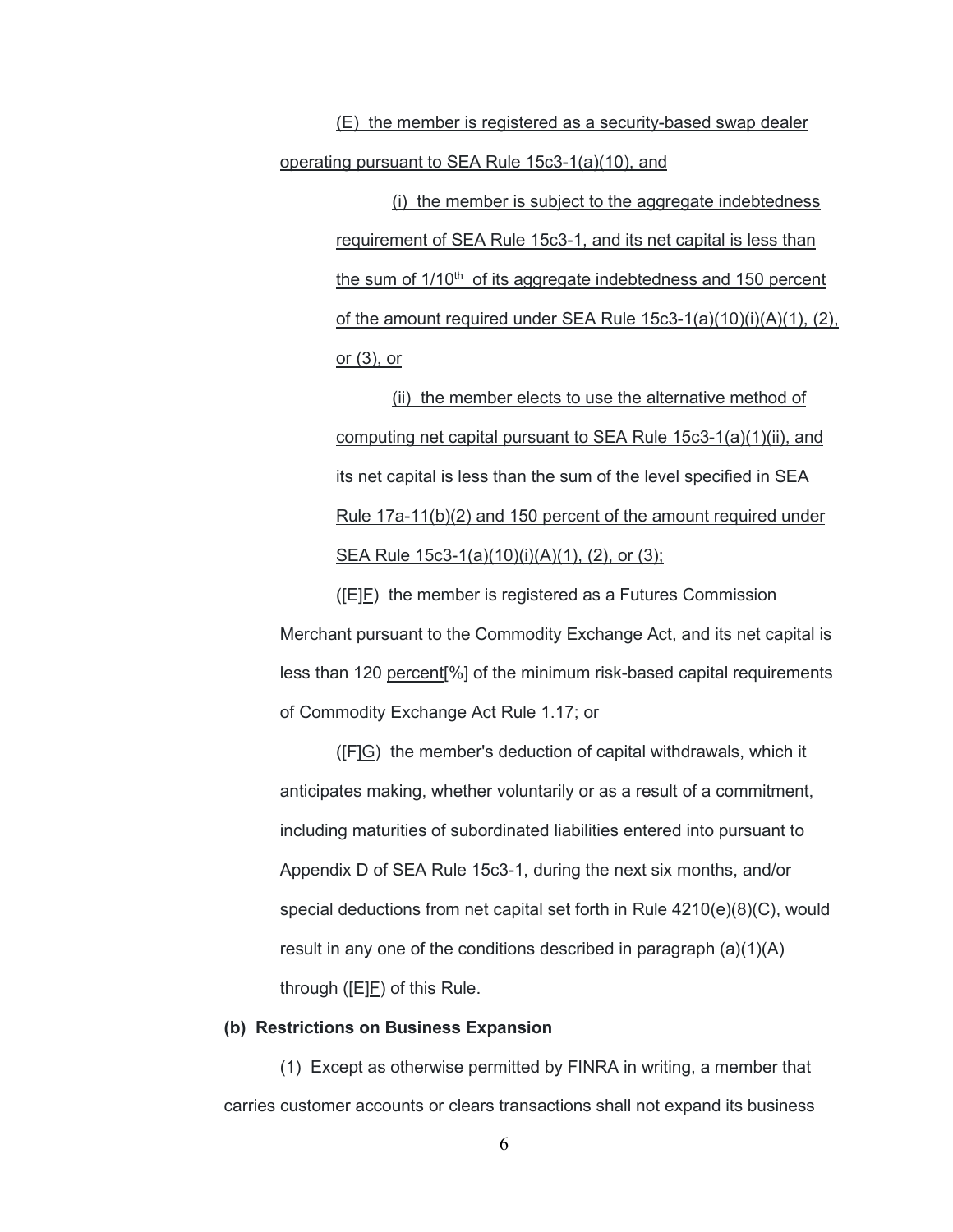during any period in which any of the conditions described in paragraph (a)(1) of this Rule continue to exist for more than 15 consecutive business days, provided that such condition(s) has been known to FINRA or the member for at least five consecutive business days. FINRA may issue a notice pursuant to Rule 9557 directing any such member not to expand its business; however, FINRA's authority to issue such notice does not negate the member's obligation not to expand its business in accordance with this paragraph (b)(1).

(2) through (3) No Change.

### **(c) Reduction of Business**

(1) Except as otherwise permitted by FINRA in writing, a member that carries customer accounts or clears transactions is obligated to reduce its business to a point enabling its available capital to exceed the standards set forth in paragraph (a)(1)(A) through ([F]G) of this Rule, when any of the following conditions continue to exist for more than 15 consecutive business days, provided that such condition(s) has been known to FINRA or the member for at least five consecutive business days:

(A) through (B) No Change.

(C) the member elects to use the alternative method of computing net capital pursuant to SEA Rule 15c3-1(a)(1)(ii), and its net capital is less than one percentage point below the level specified in SEA Rule 17a-11([c]b)(2);

(D) the member is approved to use the alternative method of computing net capital pursuant to SEA Rule 15c3-1e, and

> (i) its tentative net capital as defined in SEA Rule 15c3- 1(c)(15) is less than [40 percent of] the [early warning notification]

> > 7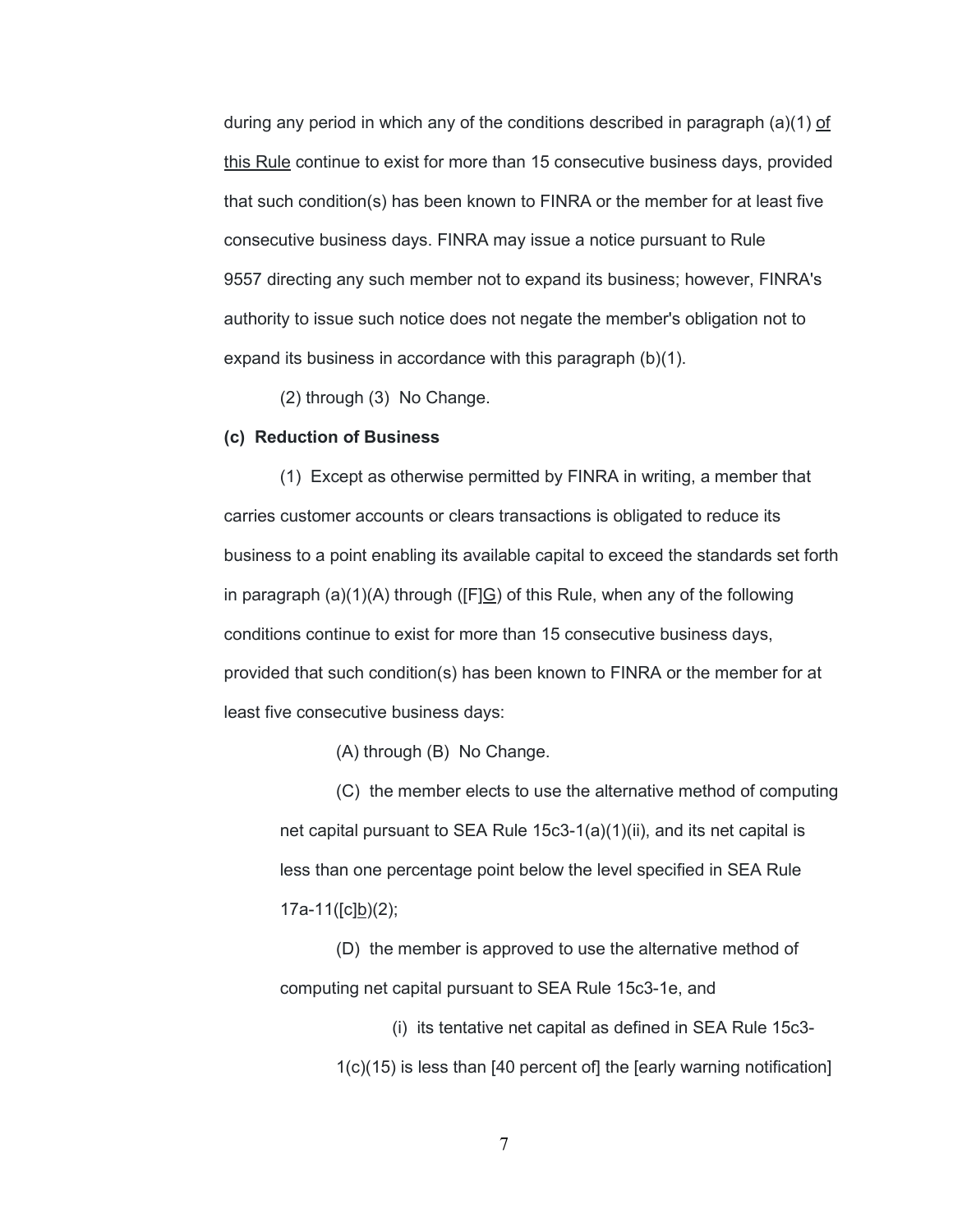amount [required by] specified under SEA Rule 15c3-1(a)(7)(ii), [or]

(ii) [its net capital is less than \$1 billion] the member is subject to the aggregate indebtedness requirement of SEA Rule 15c3-1, and its net capital is less than the sum of  $1/12<sup>th</sup>$  of its aggregate indebtedness and 125 percent of the amount required under SEA Rule 15c3-1(a)(7)(i)(A)(1), (2), or (3), or

(iii) the member elects to use the alternative method of computing net capital pursuant to SEA Rule 15c3-1(a)(1)(ii), and its net capital is less than the sum of one percentage point below the level specified in SEA Rule 17a-11(b)(2) and 125 percent of the amount required under SEA Rule 15c3-1(a)(7)(i)(A)(1), (2), or  $(3)$ ;

(E) the member is registered as a security-based swap dealer operating pursuant to SEA Rule 15c3-1(a)(10), and

> (i) the member is subject to the aggregate indebtedness requirement of SEA Rule 15c3-1, and its net capital is less than the sum of 1/12<sup>th</sup> of its aggregate indebtedness and 125 percent of the amount required under SEA Rule 15c3-1(a)(10)(i)(A)(1), (2), or (3), or

> (ii) the member elects to use the alternative method of computing net capital pursuant to SEA Rule 15c3-1(a)(1)(ii), and its net capital is less than the sum of one percentage point below the level specified in SEA Rule 17a-11(b)(2) and 125 percent of the amount required under SEA Rule 15c3-1(a)(10)(i)(A)(1), (2), or  $(3);$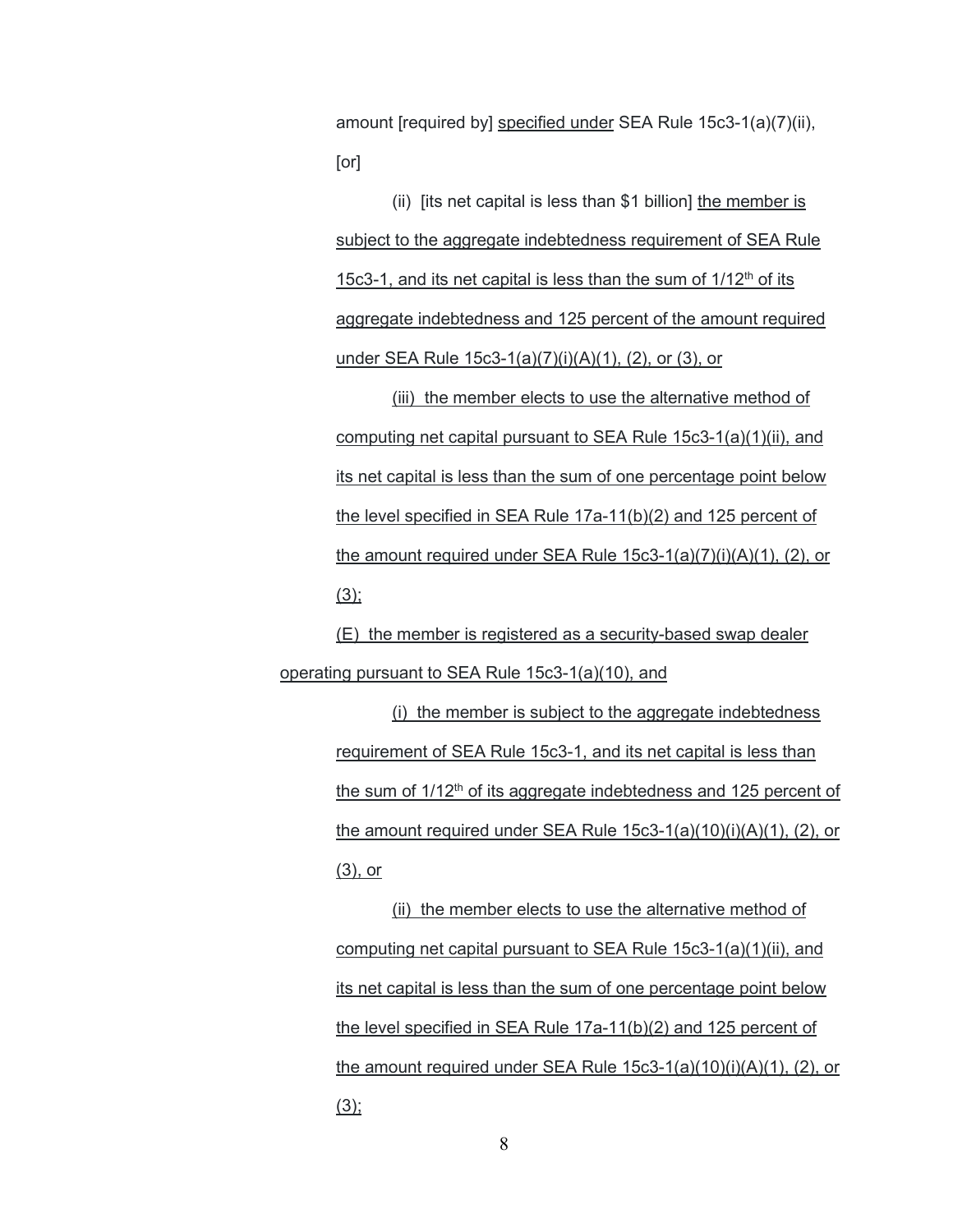([E]F) the member is registered as a Futures Commission Merchant pursuant to the Commodity Exchange Act, and its net capital is less than 110 percent[%] of the minimum risk-based capital requirements of Commodity Exchange Act Rule 1.17; or

([F]G) the member's deduction of capital withdrawals, including maturities of subordinated liabilities entered into pursuant to Appendix D of SEA Rule 15c3-1, scheduled during the next six months, and/or special deductions from net capital set forth in Rule 4210(e)(8)(C), would result in any one of the conditions described in paragraph  $(c)(1)(A)$  through ( $[EP]$ ) of this Rule.

FINRA may issue a notice pursuant to Rule 9557 directing any such member to reduce its business to a point enabling its available capital to exceed the standards set forth in paragraph  $(a)(1)(A)$  through ( $[F]G$ ) of this Rule; however, FINRA's authority to issue such notice does not negate the member's obligation to reduce its business in accordance with this paragraph  $(c)(1)$ .

(2) through (3) No Change.

**• • • Supplementary Material: --------------**

**.01 Exercise of Discretion by FINRA.** The following are examples of the conditions under which FINRA may exercise its discretion pursuant to paragraphs (b)(2) or (c)(2) of this Rule[above]:

(a) through (e) No Change.

(f) The member's overall business operations are in such condition, given the nature of its business that, notwithstanding the absence of any of the conditions enumerated in paragraphs (a) through (e) of this Supplementary Material, a determination of financial or operational difficulty should be made.

.02 through .03 No Change.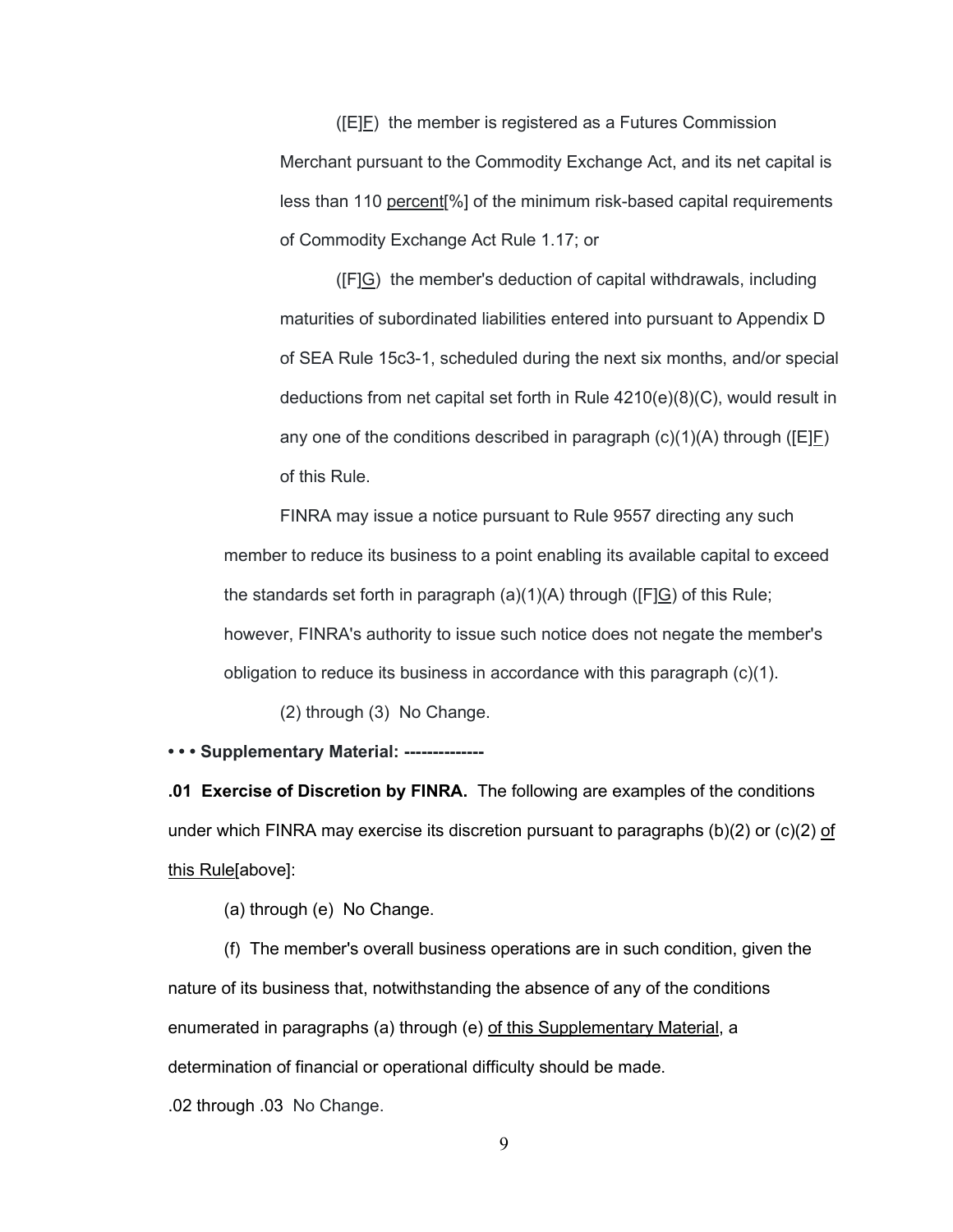\* \* \* \* \*

#### **4200. MARGIN**

#### **4210. Margin Requirements**

(a) through (d) No Change.

#### **(e) Exceptions to Rule**

The foregoing requirements of this Rule are subject to the following exceptions:

(1) through (8) No Change.

#### **(9) Security-Based Swaps; SBS Offsets**

Except for SBS carried by a member in a portfolio margin account subject to the requirements of Rule 4210(g), margin requirements on SBS and positions in Uncleared SBS Accounts are determined by Rule 4240, rather than Rule 4210. When one or more securities or options positions in a customer's margin account are included in a combination of SBS, securities or options positions on which an Initial Margin Requirement is computed under paragraph [\(b\)\(2\)\(A\)\(i\)](#page-13-0) or [\(b\)\(2\)\(A\)\(ii\)](#page-13-1) of Rule 4240, and the Initial Margin Requirement computed on the combination is less than the aggregate margin requirement on such securities or options positions under other provisions of this Rule, the aggregate margin requirement on such margin account positions shall be reduced to the Initial Margin Requirement computed on the combination. For purposes of this paragraph (e)(9), the terms "SBS," "Uncleared SBS Account," and "Initial Margin Requirement" have the meanings given them in Rule 4240.

(f) No Change.

## **(g) Portfolio Margin**

As an alternative to the "strategy-based" margin requirements set forth in paragraphs (a) through (f) of this Rule, members may elect to apply the portfolio margin requirements set forth in this paragraph  $(q)$  to all margin equity securities,<sup>1</sup> listed options,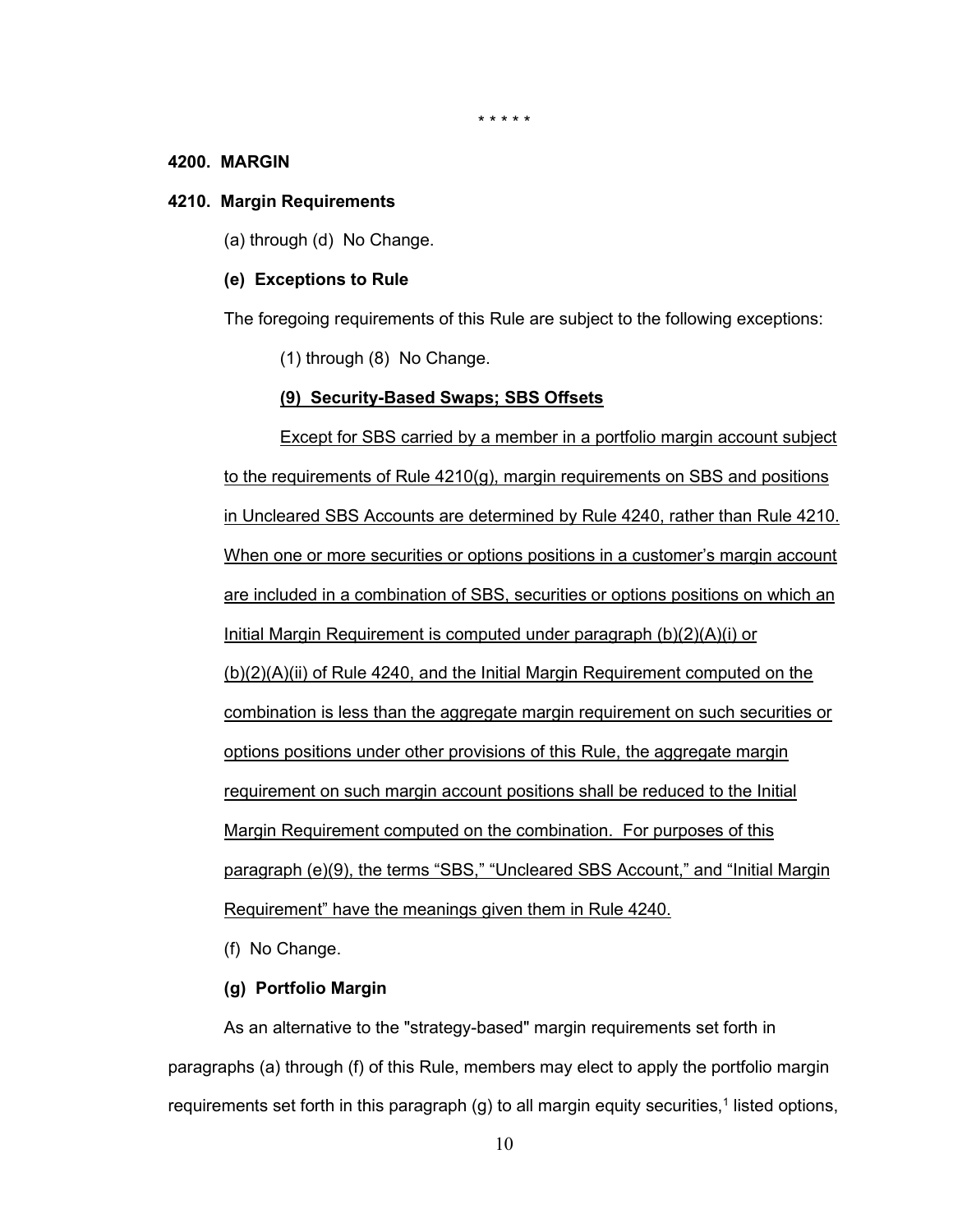security futures products (as defined in Section 3(a)(56) of the Exchange Act), unlisted derivatives, warrants, stock index warrants, and related instruments (as defined in paragraph  $(q)(2)(D)$ , provided that the requirements of paragraph  $(q)(6)(B)(i)$  of this Rule are met.

In addition, a member, provided that it is a Futures Commission Merchant ("FCM") and is either a clearing member of a futures clearing organization or has an affiliate that is a clearing member of a futures clearing organization, is permitted under this paragraph (g) to combine an eligible participant's related instruments with listed index options, unlisted derivatives, options on exchange traded funds ("ETF"), stock index warrants and underlying instruments and compute a margin requirement for such combined products on a portfolio margin basis.

The portfolio margin provisions of this Rule shall not apply to Individual Retirement Accounts ("IRAs").

(1) No Change.

**(2) Definitions** — For purposes of this paragraph (g), the following terms shall have the meanings specified below:

(A) through (G) No Change.

(H) The term "unlisted derivative" means any equity-based or equity index-based option, forward contract, or security-based swap that can be valued by a theoretical pricing model approved by the SEC for valuing that type of option, forward contract, or security-based swap, and that is neither traded on a national securities exchange, nor issued and guaranteed by a registered clearing agency and shall not include an OCC Cleared OTC Option (as defined in Rule 2360).

(3) through (15) No Change.

(h) No Change.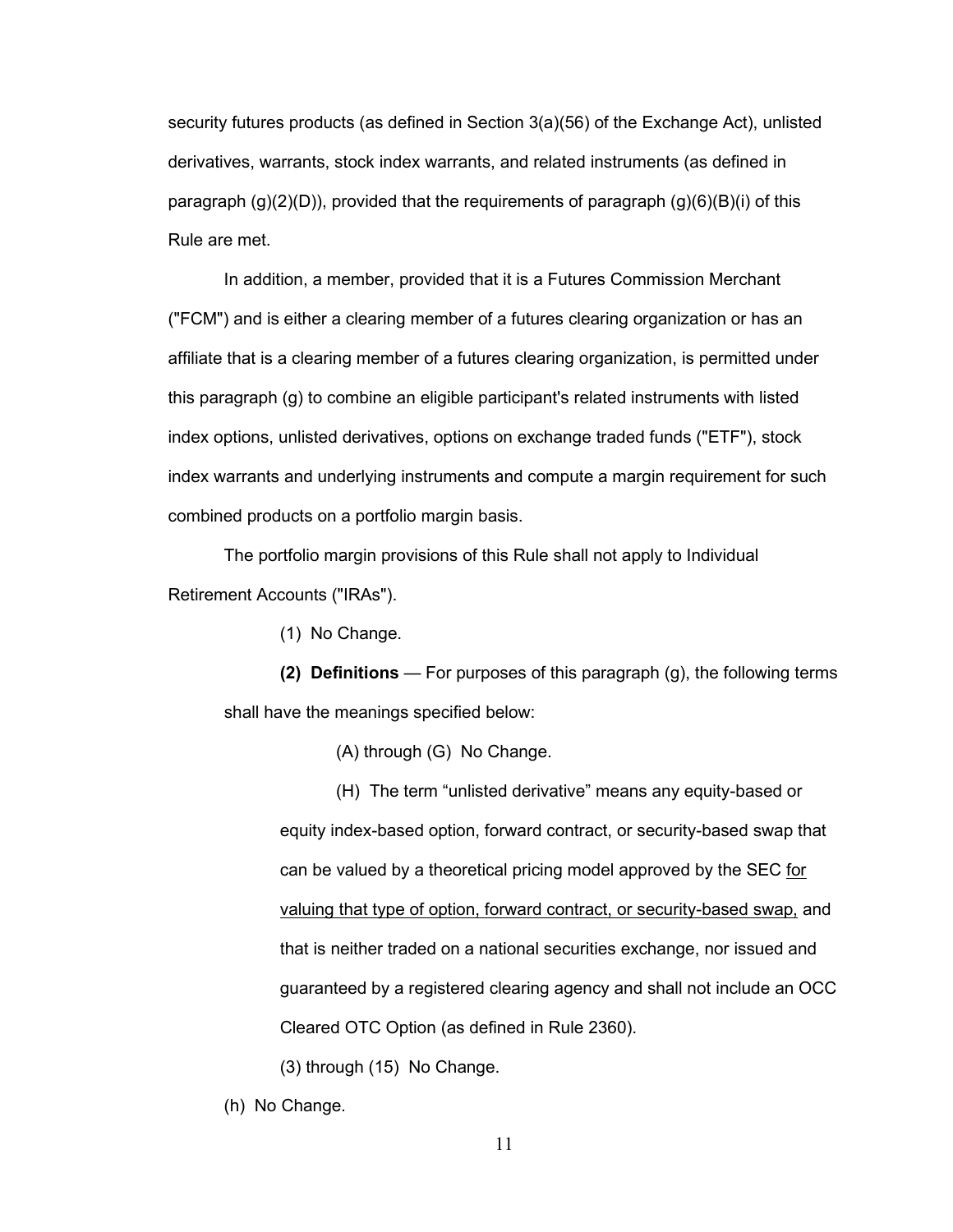**• • • Supplementary Material: --------------**

.01 through .05 No Change.

**.06 Good Faith Account.** A Regulation T good faith account, other than a nonsecurities account, is a margin account for purposes of Rule 4210.

#### **4220. Daily Record of Required Margin**

Each member carrying securities margin accounts for customers (as such term is defined in Rule 4210(a)(3)) or subject to Rule 4240 shall make a record each day of every case in which, pursuant to FINRA rules or Regulation T of the Board of Governors of the Federal Reserve System, initial or additional margin must be obtained in a customer's account in such format as FINRA may require. The record shall show, for each account, the amount of margin so required and the date when and manner in which cash or securities are deposited or the margin requirements were otherwise complied with. Individual entries will be deemed a "record," and such entries need not be combined and kept as a separate record.

\* \* \* \* \*

# **[4240. Margin Requirements for Credit Default Swaps]**

**[(a) Effective Period of Interim Pilot Program]**

Entire text deleted.

**[(b) Central Counterparty Clearing Arrangements]**

Entire text deleted.

**[(c) Margin Requirements]**

Entire text deleted.

**[(d) Risk Monitoring Procedures and Guidelines]**

Entire text deleted.

[**(e) Concentrations**]

Entire text deleted.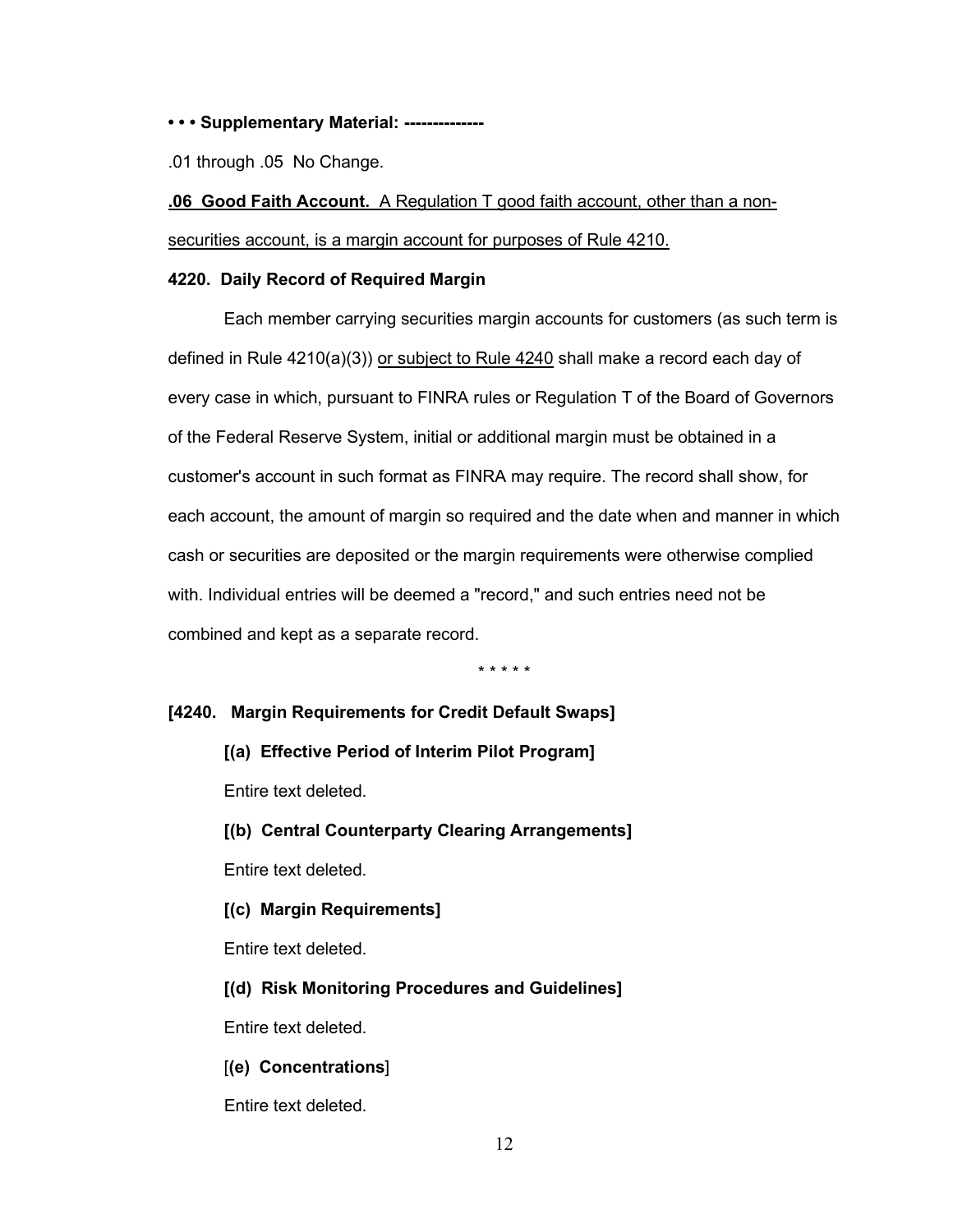# **[• • • Supplementary Material: --------------]**

[Entire text deleted.]

# **4240. Security-Based Swap Margin Requirements**

Every member that is a party to a security-based swap with a customer, broker or

dealer, or other Counterparty, or who has guaranteed or otherwise become responsible

for any other person's SBS obligations, shall comply with the following requirements,

except that a member that is registered as a security-based swap dealer under

Exchange Act section 15F shall instead comply with SEA Rule 18a-3.

# **(a) Cleared SBS Margin Requirements**

Except as provided in paragraph [\(b\)\(5\)](#page-19-0) of this Rule, the margin to be maintained

on any Cleared SBS is the margin on such Cleared SBS required by the Clearing

Agency through which such SBS is Cleared.

# <span id="page-12-0"></span>**(b) Uncleared SBS Margin Requirements**

# **(1) Current Exposure Computation**

As of the close of business on each business day, the member shall

calculate with respect to each Uncleared SBS Account an amount equal to:

(A) The net Value (which may be negative) of all Uncleared SBS

in the Uncleared SBS Account; plus

(B) The Value of all Variation Margin collected from the

Counterparty that has not been returned or applied to an obligation of the

Counterparty; minus

(C) The Value of all Variation Margin delivered to the Counterparty that has not been returned or applied to an obligation of the member.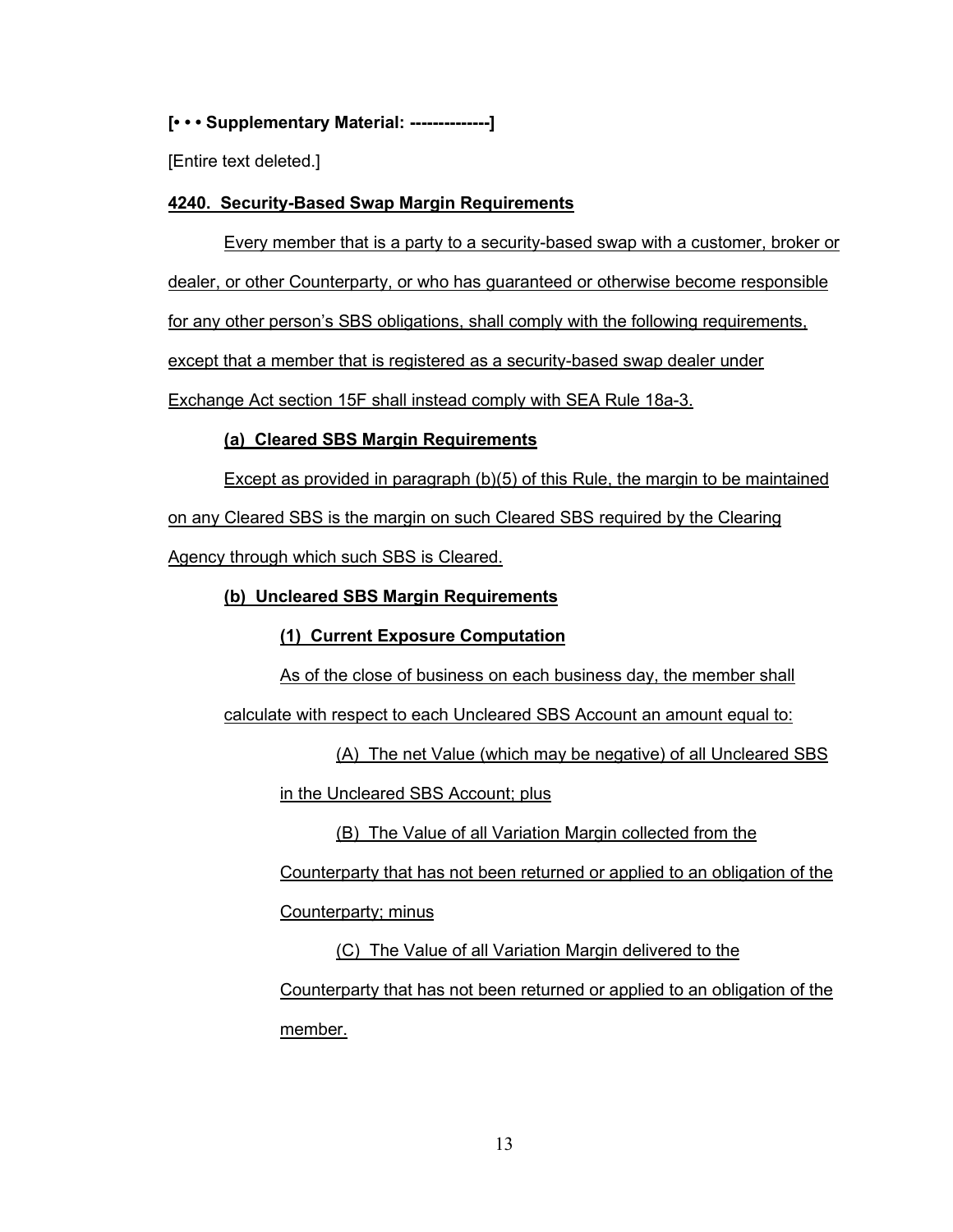If this amount is positive, it is the Counterparty's "**Current Exposure**" to the member; if it is negative, then its absolute value is the member's "**Current Exposure**" to the Counterparty.

### **(2) Initial Margin Computation**

As of the close of business on each business day, the member shall compute an amount (the "**Initial Margin Requirement**") for each Uncleared SBS Account equal to the sum of the following Initial Margin Requirements on the Uncleared SBS and securities positions in that Uncleared SBS Account.

## **(A) Initial Margin Requirements**

<span id="page-13-2"></span><span id="page-13-0"></span>For purposes of the computation of an Initial Margin Requirement for an Uncleared SBS Account and subject to paragraph (b)(2[\)\(B\)](#page-14-0) of this Rule:

> (i) The "**Initial Margin Requirement**" on an Uncleared Basic CDS is an amount equal to the "haircut" on that position under SEA Rule 15c3-1(c)(2)(vi)(P)(1); provided, however, that if the member has a netting or collateral agreement that is legally enforceable against the Counterparty and covers any combination of Uncleared Basic CDS or securities specified in clause (iii), (iv) or (v) of SEA Rule  $15c3-1(c)(2)(vi)(P)(1)$ , the member may compute an Initial Margin Requirement on such combination of positions equal to the "haircut" on that combination under SEA Rule 15c3-1(c)(2)(vi)(P)(1);

> <span id="page-13-1"></span>(ii) The "**Initial Margin Requirement**" on an Uncleared Basic SBS is the margin that Rule 4210 would require to be maintained on the Equivalent Margin Account; provided, however, that if the member has a netting or collateral agreement that is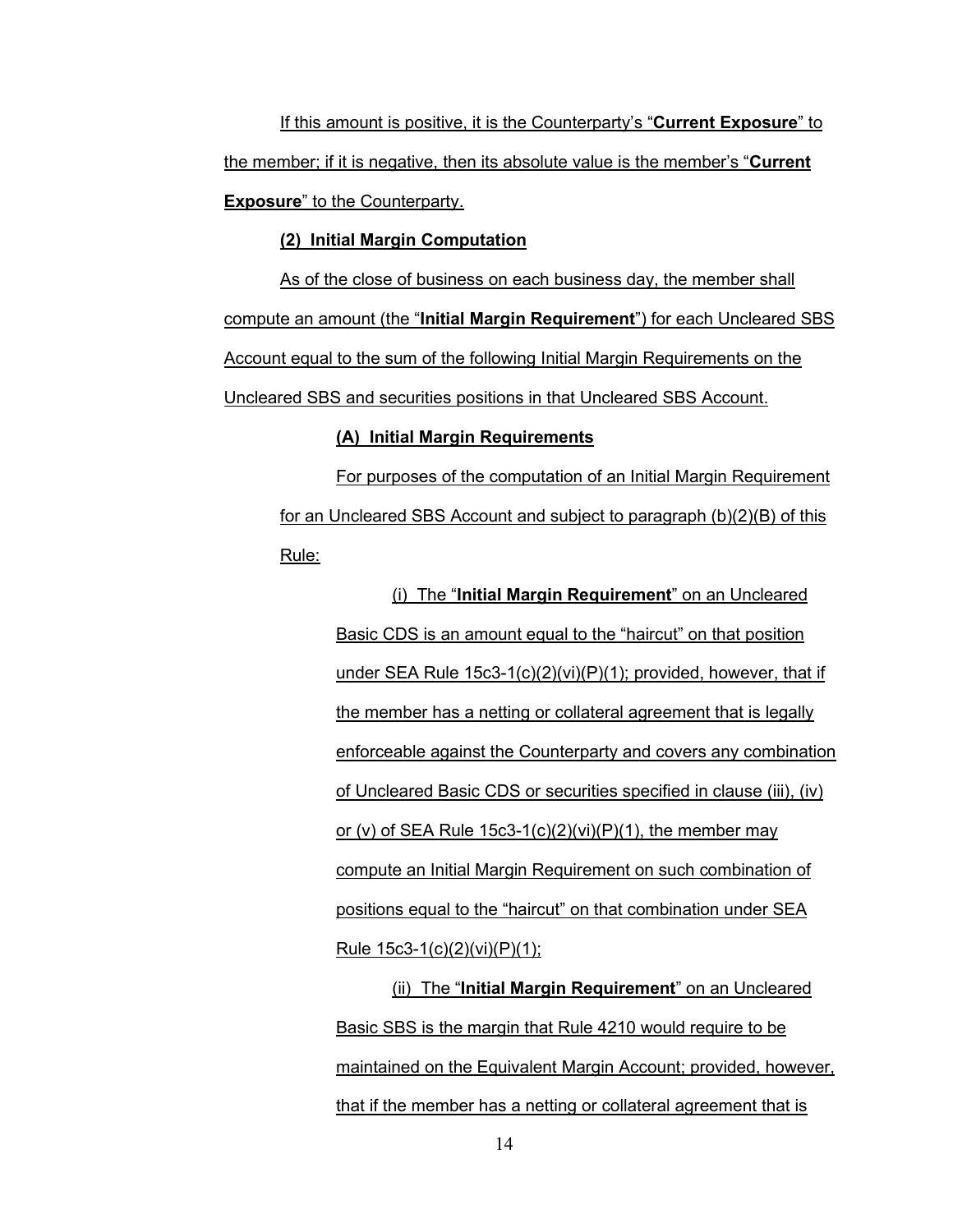legally enforceable against the Counterparty and covers any combination of Uncleared Basic SBS, securities or options positions, the member may compute an Initial Margin Requirement on the combination of such positions equal to the margin that Rule 4210 would require to be maintained on the combination of Equivalent Margin Accounts for such Uncleared Basic SBS and securities or options positions;

(iii) Subject to the foregoing, the "**Initial Margin Requirement**" on long or short securities positions in an Uncleared SBS Account is the margin that Rule 4210 would require to be maintained on those positions in the Counterparty's margin account; provided, however, that there shall be no Initial Margin Requirement on securities that the member has chosen to haircut pursuant to paragraph [\(d\)\(20\)\(B\)\(ii\)](#page-29-0) of this Rule;

(iv) The "**Initial Margin Requirement**" on any Uncleared SBS other than a Basic CDS or Basic SBS shall be determined in a manner approved by FINRA pursuant to paragraph (b)(2[\)\(C\)](#page-15-0) of this Rule; provided, however, that the Initial Margin Requirement for any Legacy SBS, other than a Basic CDS, Basic SBS, or other SBS for which FINRA has approved the use of specific margin requirements by the member pursuant to paragraph (b)(2)(C) of this Rule, shall be computed using the applicable method specified in SEA Rule 15c3-1(c)(2)(vi)(P).

<span id="page-14-0"></span>**(B) Combining Positions in the Computation of Initial Margin Requirements**

15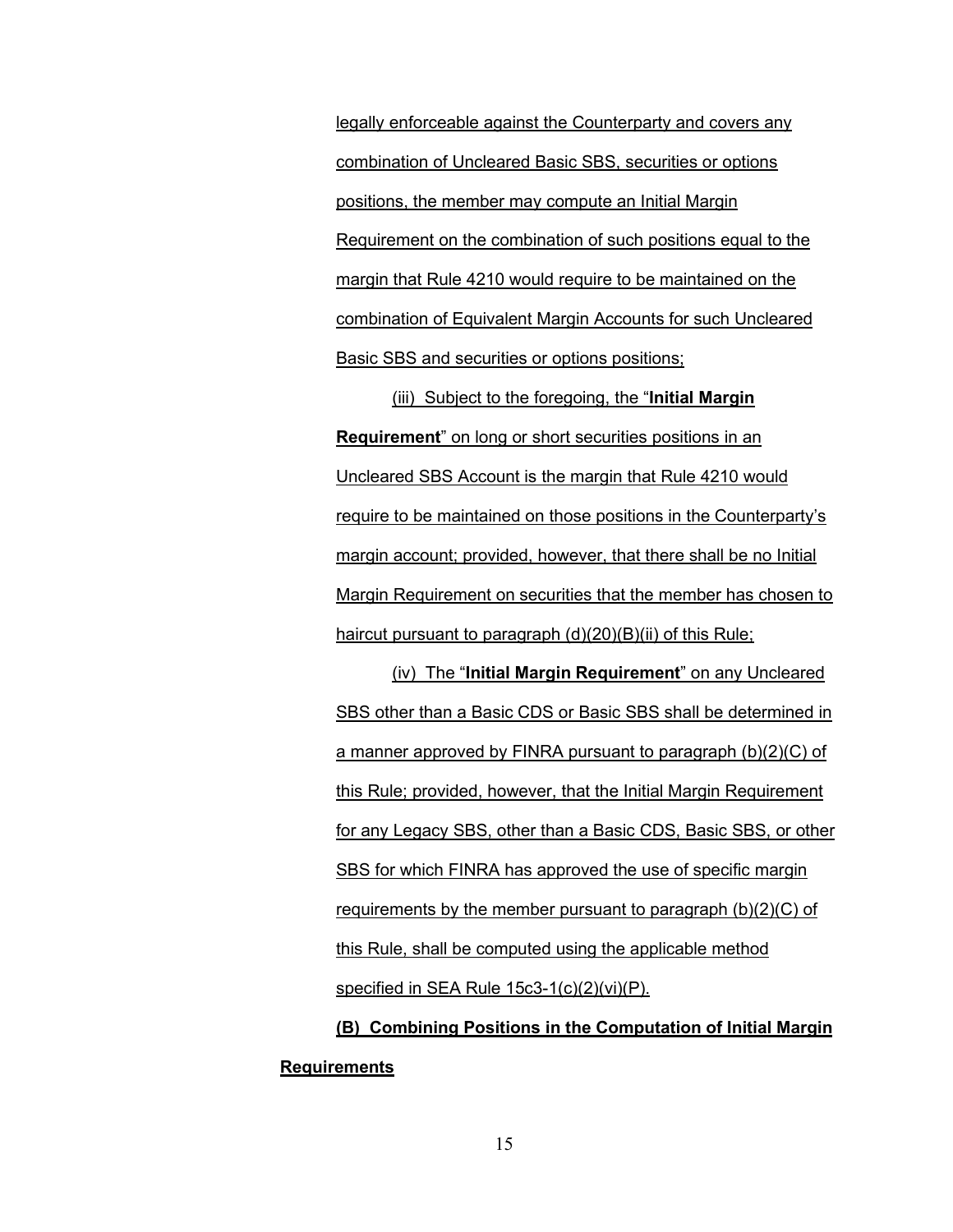To be included in a combination referred to in paragraph  $(b)(2)(A)(i)$  $(b)(2)(A)(i)$  or  $(A)(ii)$  of this Rule, securities positions must be in the Counterparty's Uncleared SBS Account or margin account at the member. Securities may not be included in a combination referred to in paragraph  $(b)(2)(A)(i)$  $(b)(2)(A)(i)$  or  $(A)(ii)$  if the member has chosen to haircut them pursuant to paragraph [\(d\)\(20\)\(B\)\(ii\)](#page-29-0) of this Rule. To be included in a combination referred to in paragraph (b)(2[\)\(A\)\(ii\),](#page-13-1) option positions must be in the Counterparty's margin account at the member. No SBS, security or option position may be included in more than one combination referred to in paragraph  $(b)(2)(A)(i)$  $(b)(2)(A)(i)$  or  $(A)(ii)$ , nor may such combinations include any securities or options positions for which reduced margin requirements are computed under paragraphs (e)(1) or  $(f)(2)(F)(ii)$  through  $(f)(2)(I)$  of Rule 4210. When an Initial Margin Requirement is computed on a combination referred to in paragraph (b)(2[\)\(A\)\(i\)](#page-13-0) or [\(A\)\(ii\)](#page-13-1) that includes securities or options positions in the Counterparty's margin account, the Initial Margin Requirement on the Uncleared SBS included in that combination shall be equal to such Initial Margin Requirement computed on the combination, reduced (but not below zero) by the aggregate Rule 4210 maintenance margin requirements applicable to such margin account positions.

# <span id="page-15-0"></span>**(C) Initial Margin Requirements for SBS Other Than Basic CDS and Basic SBS**

Any member may apply to FINRA for the approval of an Initial Margin Requirement for a type of SBS other than Basic CDS and Basic SBS. Any such application must:

> (i) define the specific type of SBS covered by the application;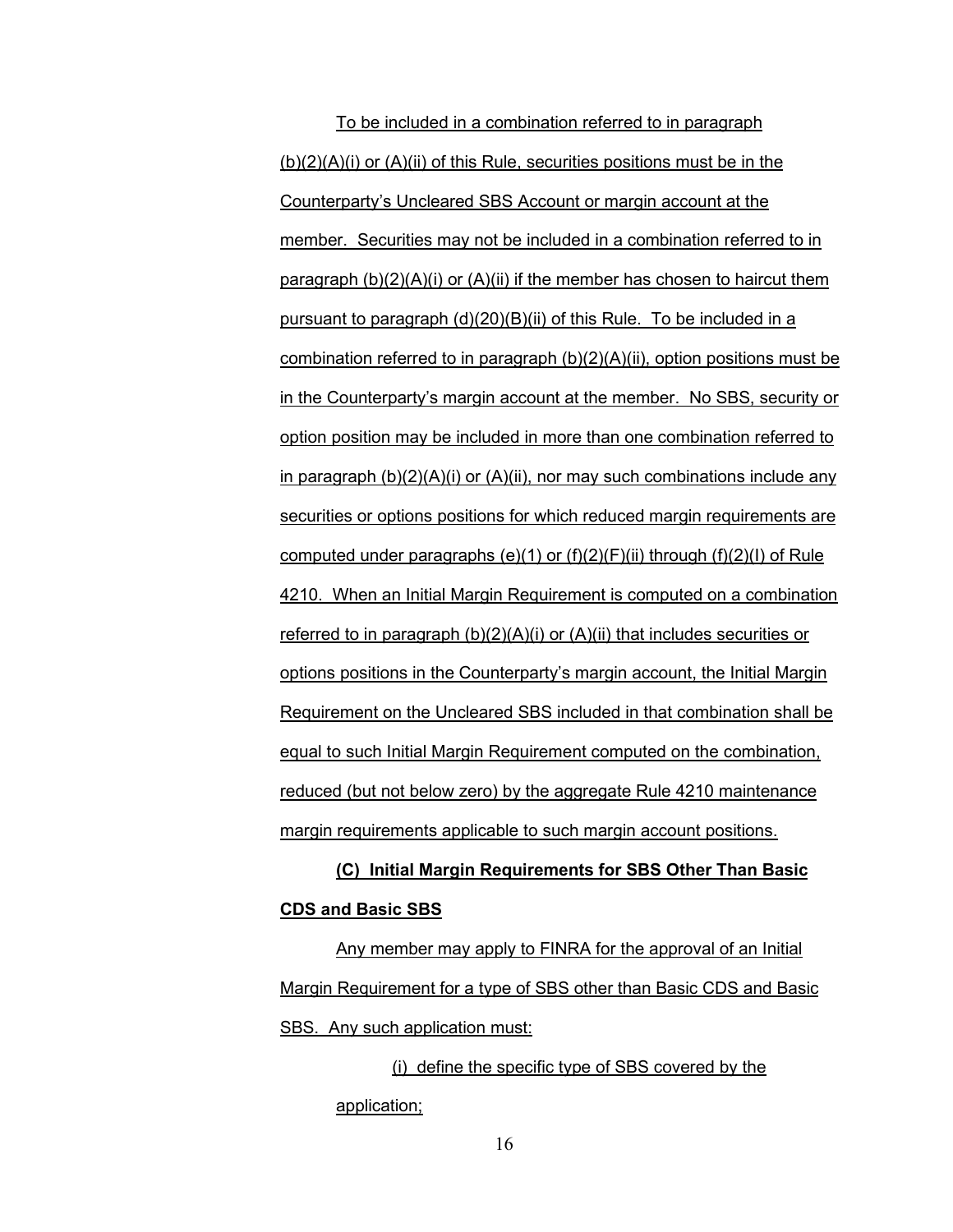(ii) describe the purpose(s) that the member and its Counterparties would have for entering that type of SBS; (iii) identify all variables that influence the value of that

type of SBS;

(iv) explain all risks of that type of SBS;

(v) propose a specific Initial Margin Requirement (not a margin model) for that type of SBS;

(vi) explain how the proposed specific Initial Margin Requirement would adequately protect a member and its capital against each of those risks;

(vii) attach copies of the member's SBS risk management procedures and describe the application of those procedures to that type of SBS; and

(viii) provide the results of backtesting of the proposed specific Initial Margin Requirement over periods of significant volatility in the variables influencing the value of that type of SBS. If FINRA approves any such application, such approval: (a) may be unconditional or conditional, including in the form of a time-limited pilot program; (b) may approve the use of the specific Initial Margin Requirement only by the applicant; or (c) may take the form of a regulatory notice or other communication approving the use of the specific margin requirements by members generally. No member shall become a party to an SBS other than a Basic CDS or Basic SBS unless FINRA has approved an Initial Margin Requirement for such member's use with respect to that type of SBS.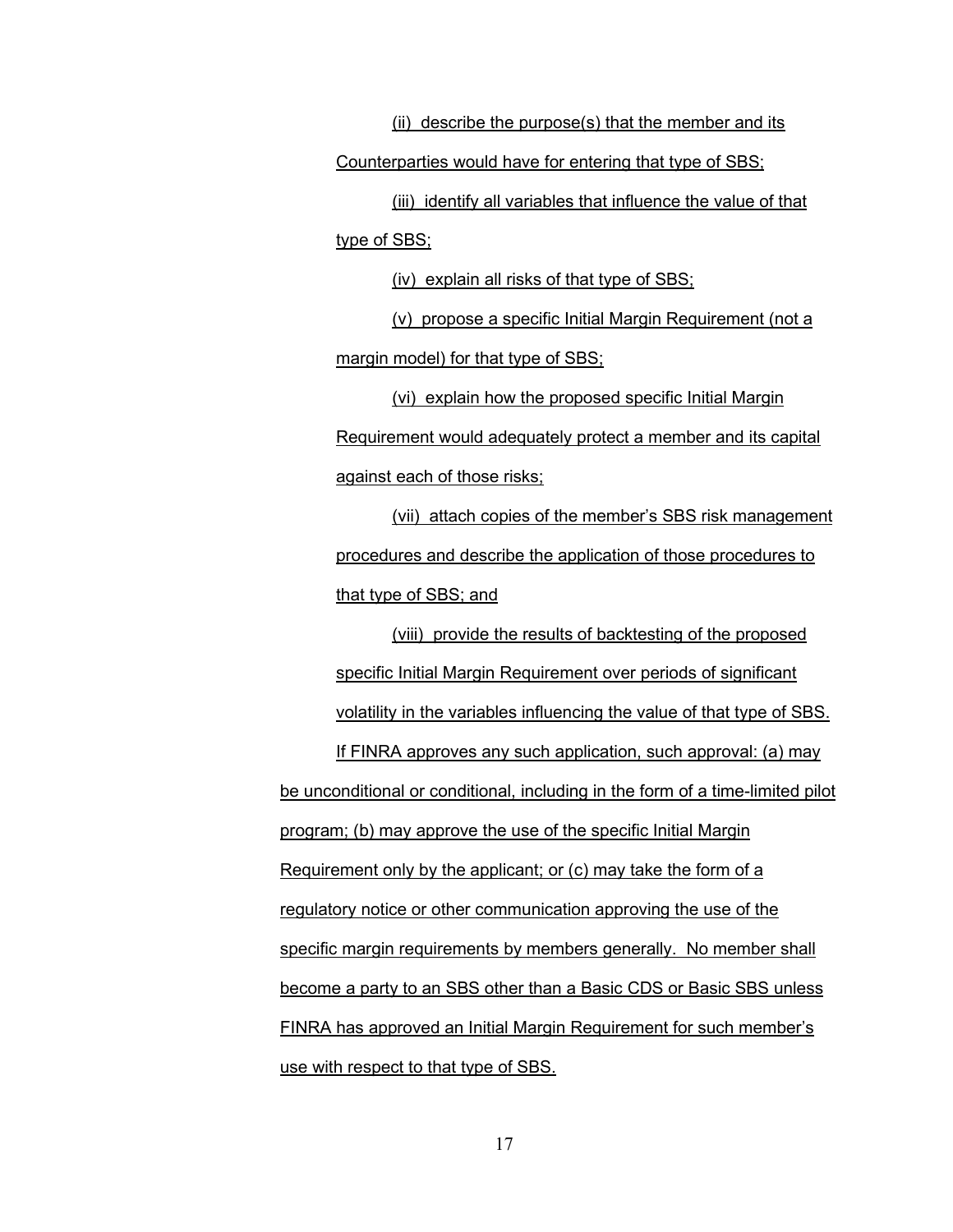#### <span id="page-17-0"></span>**(3) Collection or Delivery of Variation and Initial Margin**

<span id="page-17-1"></span>Subject to paragraph (b[\)\(5\)](#page-19-0) of this Rule:

#### **(A) Variation Margin**

Each member shall deliver or return to each Counterparty cash or margin securities with a Value equal to the Counterparty's Current Exposure (if any) to the member; or collect or retrieve from the Counterparty cash or margin securities with a Value equal to the member's Current Exposure (if any) to the Counterparty;

#### **(B) Initial Margin**

<span id="page-17-2"></span>Each member shall collect from each Counterparty cash or margin securities with a Value at least equal to any Initial Margin Deficit; and

# **(C) SBS Guarantees**

Each member that guarantees, or otherwise becomes responsible for, the obligations under one or more Uncleared SBS that one party (the "**Primary Obligor**") has to the other party (the "**Beneficiary**"), shall be required to collect Variation Margin and Initial Margin from the Primary Obligor to the extent such collection would be required if those Uncleared SBS were between the Primary Obligor and the member (rather than the Beneficiary), unless the member can establish that such margin has been delivered by or on behalf of the Primary Obligor to the Beneficiary (and not returned or applied).

**(4) Manner and Time of Collection or Delivery of Variation and Initial Margin; Prohibited Returns and Withdrawals**

(A) Variation Margin or Initial Margin is deemed collected from a Counterparty, or returned to the member, when it is received by the member for the Counterparty's Uncleared SBS Account, or when it is

18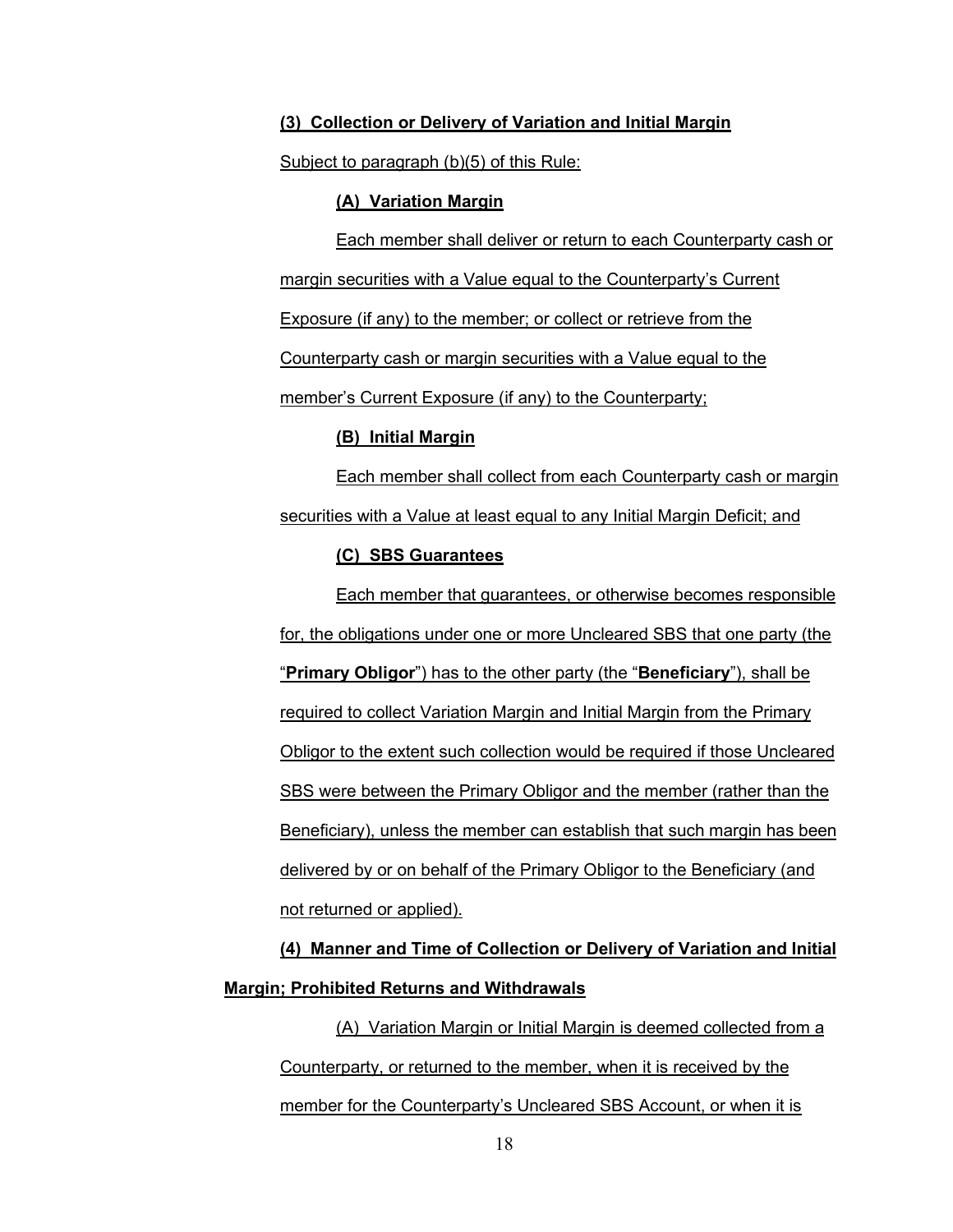transferred to the Counterparty's Uncleared SBS Account from another account at the member.

(B) Variation Margin is deemed delivered to a Counterparty, and Variation Margin or Initial Margin is deemed returned to the Counterparty, when it is transferred from the Counterparty's Uncleared SBS Account in a manner consistent with the Counterparty's instructions or agreement with the member, including when it is transferred to another account of the Counterparty carried by the member if that is consistent with the Counterparty's instructions or agreement with the member.

(C) Margin required to be collected or delivered by paragraph (b[\)\(3\)](#page-17-0) of this Rule shall be collected or delivered as promptly as possible and no later than the close of business on the business day after the date as of which the relevant Current Exposure or Initial Margin Requirement was required to be computed. Unless FINRA has specifically granted the member additional time, any member that has not collected any Initial Margin or Variation Margin required to be collected under paragraph (b[\)\(3\)](#page-17-0) by the close of business on the third business day after the date as of which the relevant Current Exposure or Initial Margin Requirement was required to be computed, shall take prompt steps to liquidate positions in such Counterparty's Uncleared SBS Account to the extent necessary to eliminate the margin deficiency.

(D) If member is required by paragraph (b[\)\(3\)\(A\)](#page-17-1) of this Rule to deliver or return Variation Margin to the Counterparty and is also required by paragraph (b[\)\(3\)\(B\)](#page-17-2) of this Rule to collect Initial Margin from the Counterparty, the member shall net the delivery or return of Variation Margin against the collection of Initial Margin. If a member is required by

19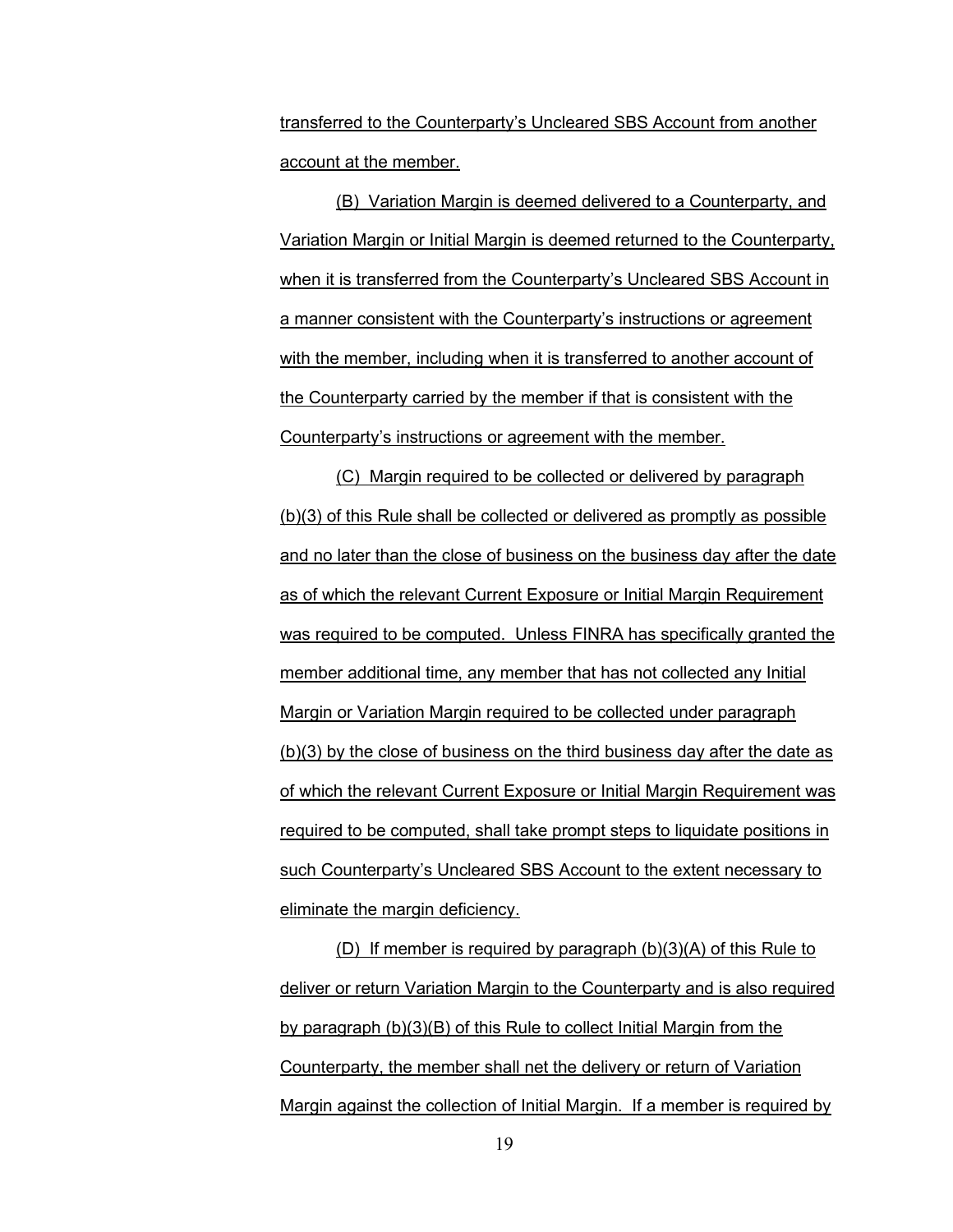paragraph (b[\)\(3\)\(A\)](#page-17-1) to collect or retrieve Variation Margin from the Counterparty and, giving effect to such collection or retrieval, would be permitted to return Initial Margin to the Counterparty, the member may net the return of Initial Margin against the collection or retrieval of Variation Margin.

(E) A member may not return Initial Margin to a Counterparty, nor permit a Counterparty to make a withdrawal from the Counterparty's margin account at the member, if such return or withdrawal, together with all other transactions, transfers, deposits and withdrawals on the same day, would create or increase an Initial Margin Deficit.

#### <span id="page-19-0"></span>**(5) Exceptions**

# **(A) Clearing Agencies**

A member is not required to deliver Variation Margin to, or collect Initial Margin or Variation Margin from, any Clearing Agency, and is not required to deduct otherwise required Variation Margin or Initial Margin in the computation of its net capital under SEA Rule 15c3-1 or, if applicable, FINRA Rule 4110(a).

#### **(B) Legacy SBS**

A member may omit all (but not less than all) Legacy SBS with a Counterparty from the Counterparty's Uncleared SBS Account when computing Current Exposure under paragraph (b)(1) of this Rule and the Initial Margin Requirement under paragraph (b)(2) of this Rule, provided that (i) it collects and delivers margin on Legacy SBS to the extent of its contractual rights or obligations to do so and (ii) in the computation of its net capital under SEA Rule 15c3-1 or, if applicable, FINRA Rule 4110(a), it deducts the amount of any additional Variation Margin and Initial Margin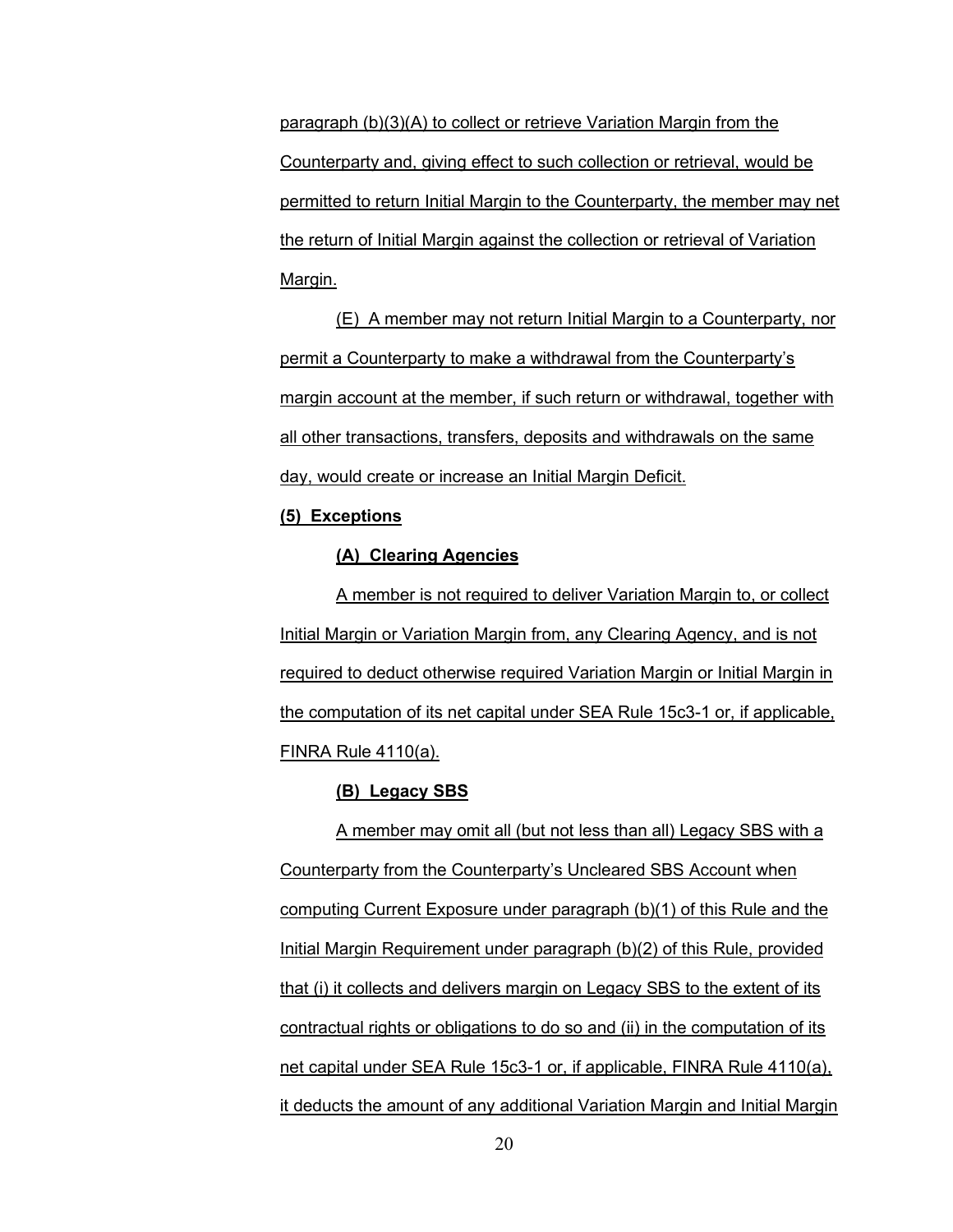it would have been required to collect under paragraph (b)(3) of this Rule if the Legacy SBS had been included in the Counterparty's Uncleared SBS Account.

## **(C) Multilateral Organizations**

A member is not required to deliver Variation Margin to, or collect Initial Margin or Variation Margin from, any Multilateral Organization, provided that, in the computation of its net capital under SEA Rule 15c3-1 or, if applicable, FINRA Rule 4110(a), it deducts the amount of any Variation Margin and Initial Margin it would otherwise be required to collect under paragraph (b[\)\(3\)](#page-17-0) of this Rule.

#### **(D) Financial Market Intermediaries**

A member must deliver Variation Margin to, and collect Variation Margin from, a Counterparty that is a Financial Market Intermediary as required by paragraph (b[\)\(3\)\(A\)](#page-17-1) of this Rule. However, it is not required to collect Initial Margin from such a Counterparty provided that, in the computation of its net capital under SEA Rule 15c3-1 or, if applicable, FINRA Rule 4110(a), it deducts the amount of any Initial Margin it would otherwise be required to collect under paragraph (b[\)\(3\)\(B\)](#page-17-2) of this Rule.

## **(E) Sovereign Counterparties**

A member must deliver Variation Margin to, and collect Variation Margin from, a Sovereign Counterparty as required by paragraph (b[\)\(3\)\(A\)](#page-17-1) of this Rule. However, if the member has determined pursuant to policies and procedures or credit risk models established pursuant to SEA Rule 15c3-1(c)(2)(vi)(I) that the Sovereign Counterparty has only a minimal amount of credit risk, the member is not required to collect Initial Margin from such Sovereign Counterparty provided that, in the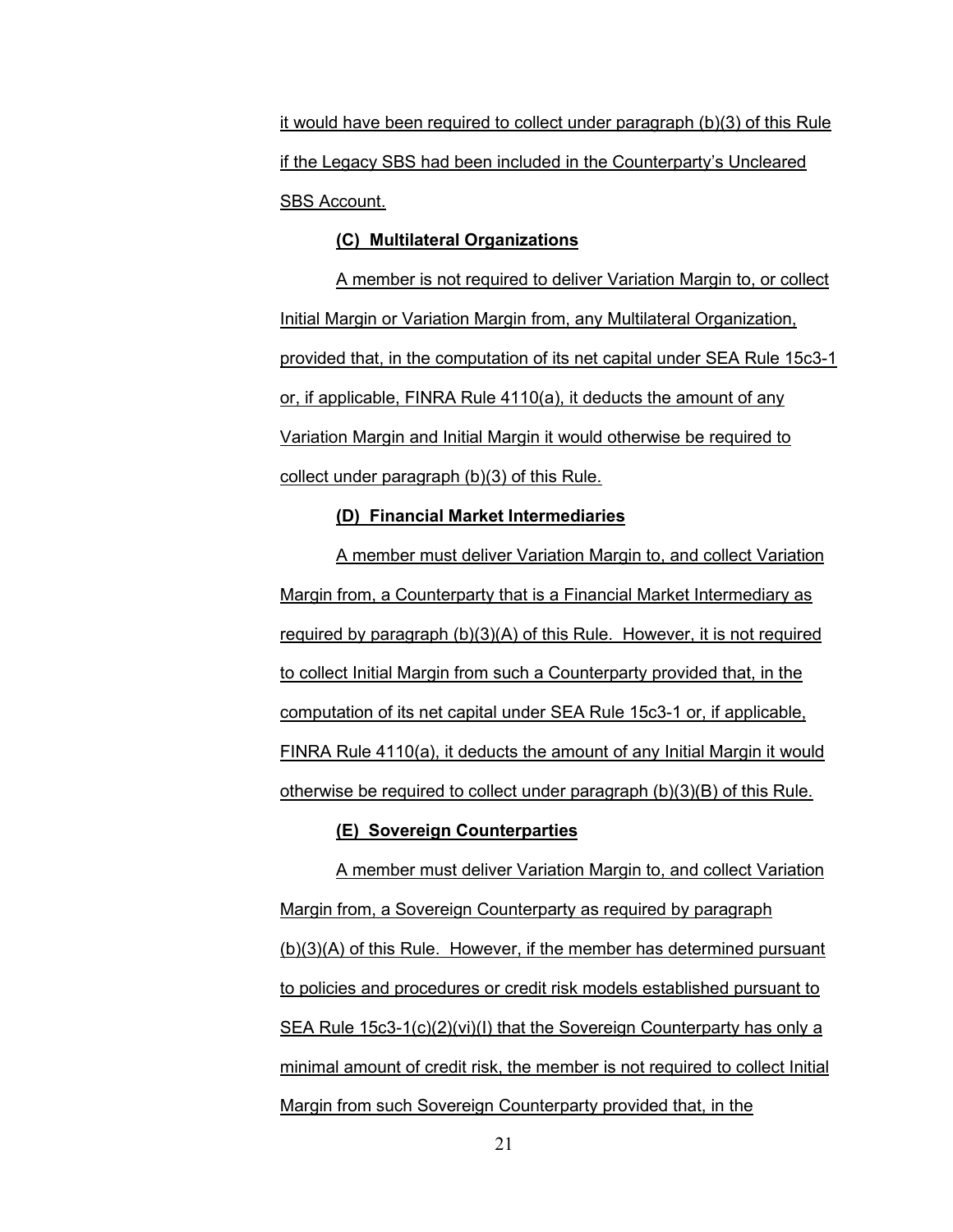computation of its net capital under SEA Rule 15c3-1 or, if applicable, FINRA Rule 4110(a), it deducts the amount of any Initial Margin it would otherwise be required to collect under paragraph (b[\)\(3\)\(B\)](#page-17-2) of this Rule.

#### **(F) Majority Owners**

A member must deliver Variation Margin to, and collect Variation Margin from, a Counterparty that is a direct or indirect owner of a majority of the equity and voting interests in the member as required by paragraph (b)(3)(A). However, it is not required to collect Initial Margin from such a Counterparty provided that, in the computation of its net capital under SEA Rule 15c3-1 or, if applicable, FINRA Rule 4110(a), it deducts the amount of any Initial Margin it would otherwise be required to collect under paragraph (b)(3)(B).

# **(G) ANC Firms Transacting with Majority Owners or Registered or Foreign SBS Dealers under Common Ownership**

A member approved to use the alternative method of computing net capital pursuant to SEA Rule 15c3-1e must deliver Variation Margin to, and collect Variation Margin from, a Counterparty that is either (i) a direct or indirect owner of a majority of the equity and voting interests in the member, or (ii) a Registered or Foreign SBS Dealer a majority of whose equity and voting interests are directly or indirectly owned by such a direct or indirect owner of the member, in each case as required by paragraph (b)(3)(A). However, it is not required to collect Initial Margin from such a Counterparty provided that, in the computation of its net capital under SEA Rule 15c3-1 or, if applicable, FINRA Rule 4110(a), it takes a deduction for credit risk on transactions with such Counterparty computed in accordance with SEA Rule 15c3-1e(c).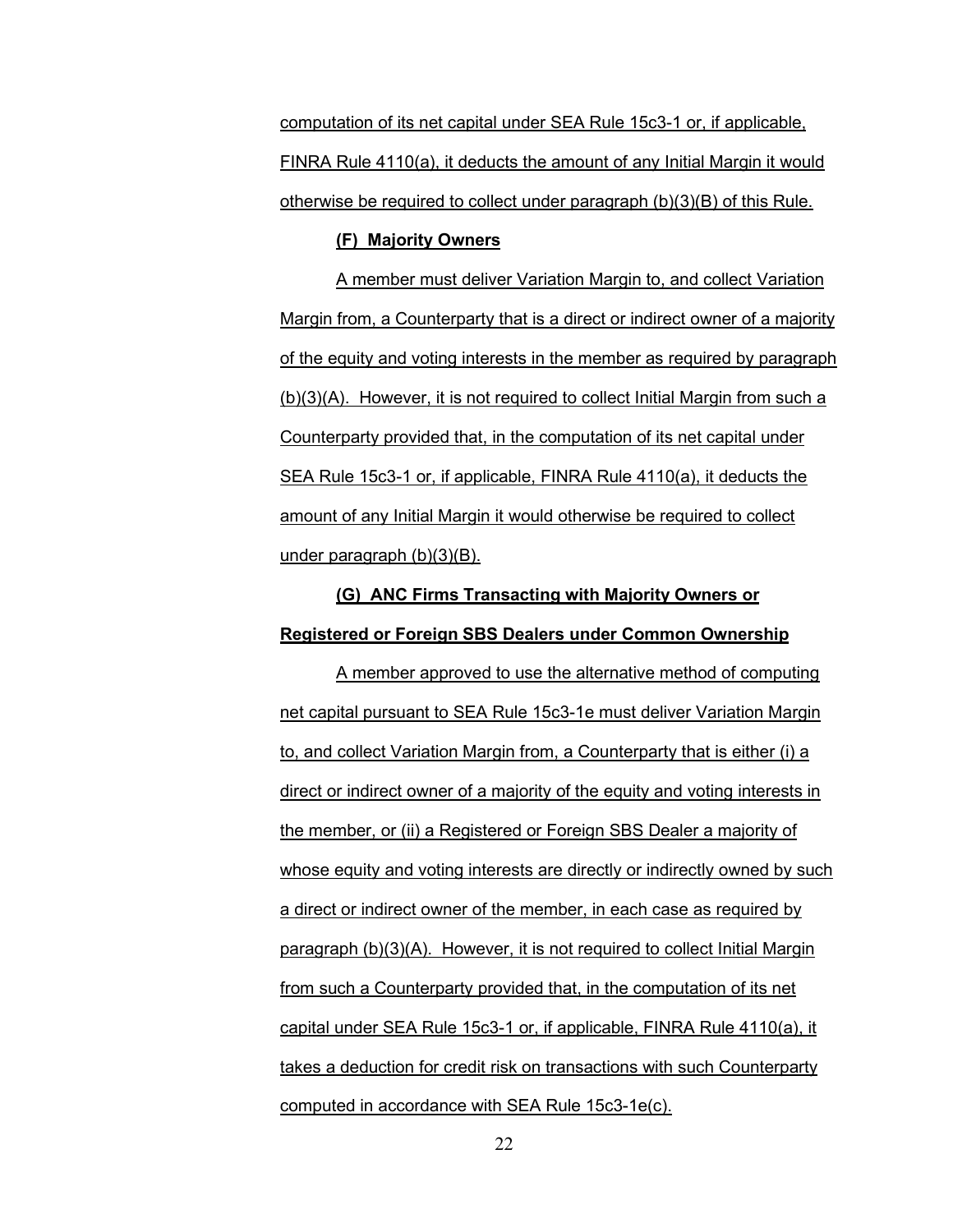#### **(H) Portfolio Margin**

This Rule 4240 shall not apply to any unlisted derivative, as defined in Rule 4210(g)(2)(H), carried by a member in a portfolio margin account subject to the requirements of Rule 4210(g) if such unlisted derivative is of a type addressed in the comprehensive written risk analysis methodology filed by the member with FINRA in compliance with Rule 4210(g)(1). This Rule 4240 also shall not apply to any SBS carried in a commodity account or other account under the jurisdiction of the Commodity Futures Trading Commission in accordance with an SEC rule, order, or no-action letter permitting SBS and swaps to be carried and portfolio margined together in such an account.

### **(c) Risk Monitoring Procedures and Guidelines**

Members shall monitor the risk of any Uncleared SBS Accounts and shall maintain a comprehensive written risk analysis methodology for assessing the potential risk to the member's capital over a specified range of possible market movements over a specified time period. For purposes of this Rule, members must employ the risk monitoring procedures and guidelines set forth in paragraphs (c[\)\(1\)](#page-22-0) to [\(13\).](#page-24-0) The member must review, in accordance with the member's written procedures, at reasonable periodic intervals, the member's SBS activities for consistency with the risk monitoring procedures and guidelines set forth in this Rule, and must determine whether the data necessary to apply the risk monitoring procedures and guidelines is accessible on a timely basis and information systems are available to adequately capture, monitor, analyze and report relevant data, including:

<span id="page-22-0"></span>(1) obtaining and reviewing the required documentation and financial information necessary for assessing the amount of credit to be extended to SBS Counterparties;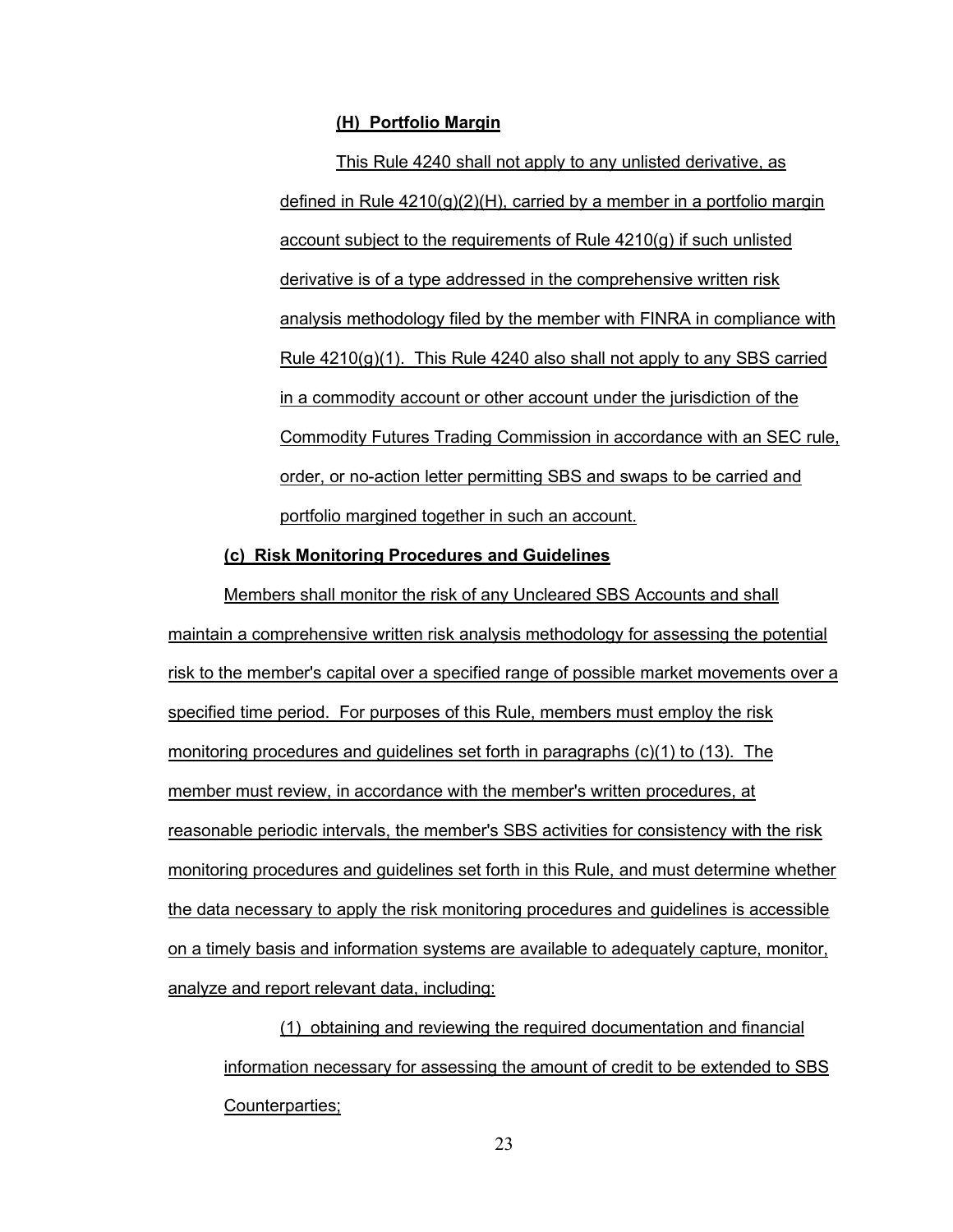(2) determining and documenting the legal enforceability of netting or collateral agreements, including enforceability in the event a Counterparty becomes subject to bankruptcy or other insolvency proceedings;

(3) assessing the determination, review and approval of credit limits to each Counterparty, and across all Counterparties;

(4) monitoring credit risk exposure to the member from SBS, including the type, scope and frequency of reporting to senior management;

(5) the use of stress testing of accounts containing SBS contracts in order to monitor market risk exposure from individual accounts and in the aggregate;

(6) managing the impact of credit extended related to SBS contracts on the member's overall risk exposure;

(7) determining the need to collect additional margin from a particular customer or broker or dealer, including whether that determination was based upon the creditworthiness of the customer or broker or dealer and/or the risk of the specific contracts;

(8) determining the need for higher margin requirements than required by this Rule and formulating the member's own margin requirements, including procedures for identifying unusually volatile positions, concentrated positions (with a particular Counterparty and across all Counterparties and customers), or positions that cannot be liquidated promptly;

(9) monitoring the credit exposure resulting from concentrated positions with a single Counterparty and across all Counterparties, and during periods of extreme volatility;

(10) identifying any Uncleared SBS Accounts with intraday risk exposures that are not reflected in their end of day positions (*e.g.*, Uncleared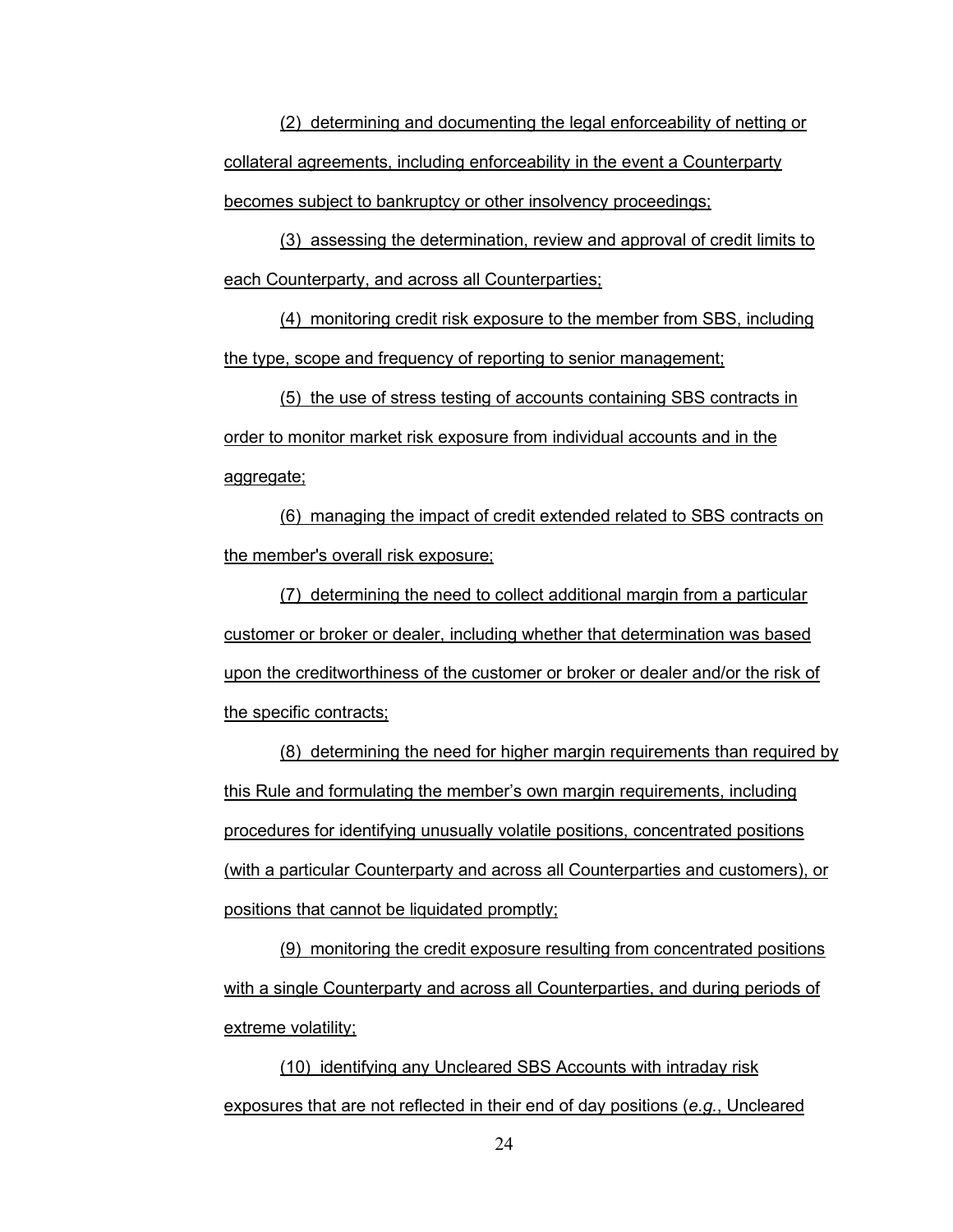SBS Accounts that frequently establish positions and then trade out of, or hedge, those positions by the end of the day) and collecting appropriate margin to address those intraday risk exposures;

(11) identifying any Uncleared SBS Account that, in light of current market conditions, could not be promptly liquidated for an amount corresponding to the Current Exposure computed with respect to such account and determining the need for higher margin requirements on such accounts or the positions therein;

(12) maintaining sufficient Initial Margin in the accounts of each Counterparty to protect against the largest individual potential future exposure of an Uncleared SBS in such Counterparty's Uncleared SBS Account, as measured by computing the largest maximum possible loss that could result from the exposure; and

<span id="page-24-0"></span>(13) increasing the frequency of calculations of Current Exposure and Initial Margin Requirements during periods of extreme volatility and for accounts with concentrated positions.

# **(d) Definitions**

For purposes of this Rule, the following terms shall have the meanings specified below:

(1) The term "**Basic CDS**" means a Basic Single-Name Credit Default Swap or a Basic Narrow-Based Index Credit Default Swap. For this purpose: (A) The term "**Basic Narrow-Based Index Credit Default Swap**" means an SBS consisting of multiple component Basic Single-Name Credit Default Swaps; and (B) The term "**Basic Single-Name Credit Default Swap**" means

an SBS in which one party pays either a single fixed amount or periodic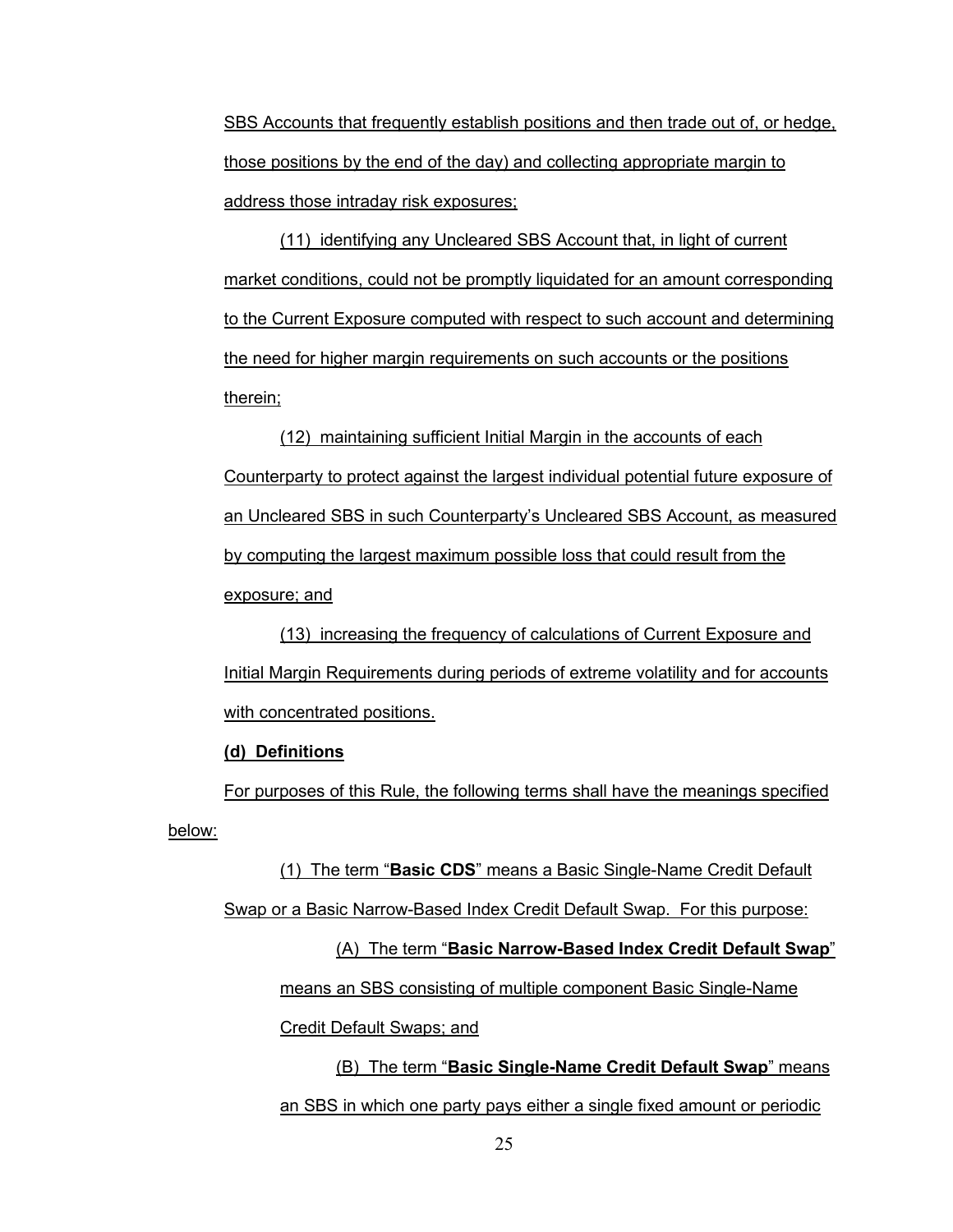fixed amounts or floating amounts determined by reference to a specified notional amount, and the other party pays either a fixed amount or an amount determined by reference to the value of one or more loans, debt securities or other financial instruments issued, guaranteed or otherwise entered into by a third party (the "**Reference Entity**") upon the occurrence of one or more specified credit events with respect to the Reference Entity (for example, bankruptcy or payment default). The term "**Basic Single-Name Credit Default Swap**" also includes a swap that, upon the occurrence of one or more specified credit events with respect to the Reference Entity, is physically settled by payment of a specified fixed amount by one party against delivery by the other party of eligible obligations of the Reference Entity.

<span id="page-25-0"></span>(2) The term "**Basic SBS**" means an SBS, other than a credit default swap, under which each party is contractually obligated to provide the other the economic equivalent of a margin account containing a portfolio of long or short positions in securities or options (the "**Equivalent Margin Account**").

(3) An SBS is "**Cleared**" if it is cleared through a Clearing Agency by or on behalf of the member.

(4) The term "**Clearing Agency**" means a clearing agency registered pursuant to Exchange Act section 17A or exempted by the SEC from such registration by a rule or order pursuant to Exchange Act section 17A.

(5) The term "**Counterparty**" means a person with whom a member has entered into an Uncleared SBS.

(6) The term "**Current Exposure**" has the meaning given it in paragraph  $(b)(1)$  of this Rule.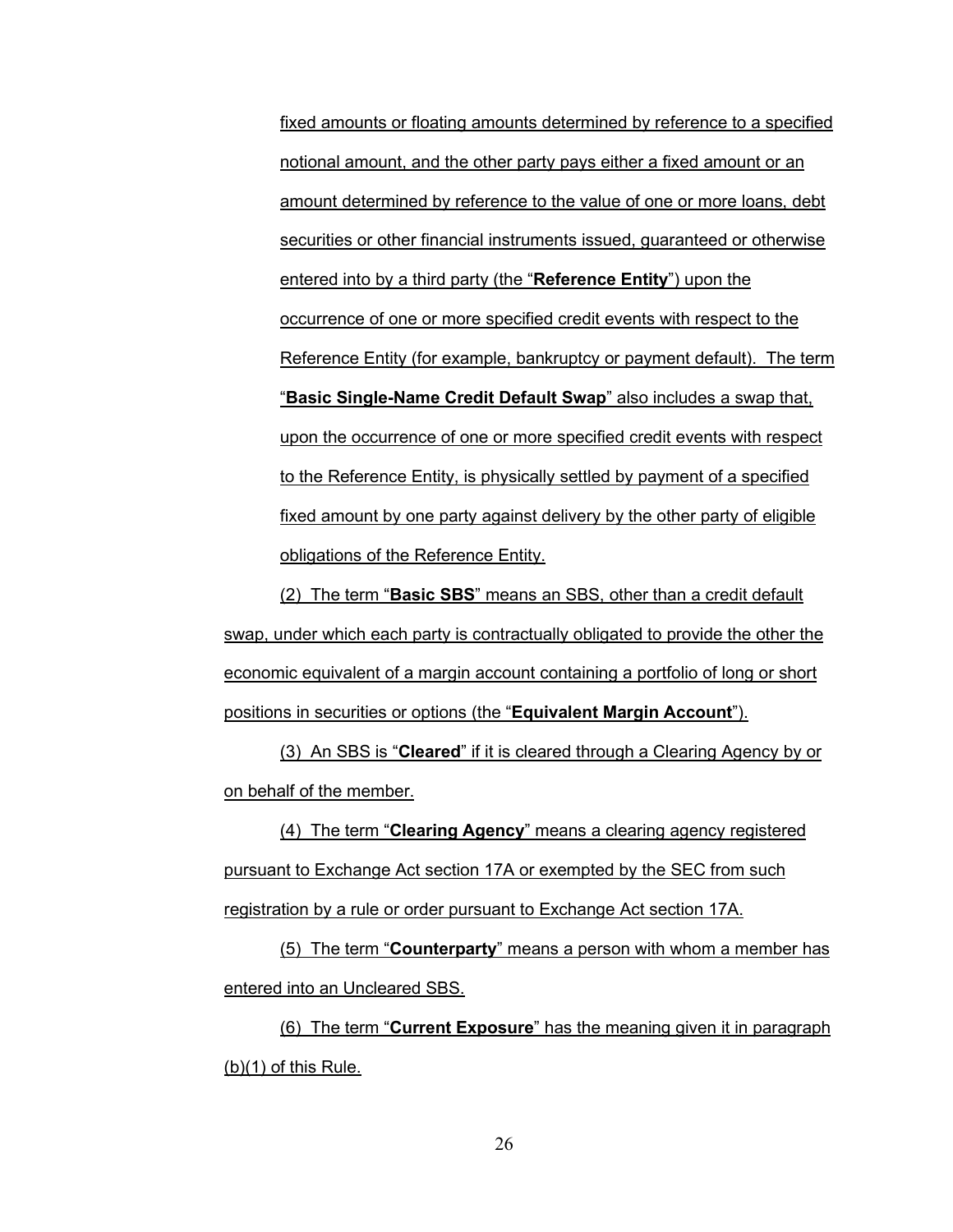(7) The term "**Equivalent Margin Account**" with respect to a Basic SBS has the meaning given such term in the definition of "Basic SBS" in paragraph  $(d)(2)$  $(d)(2)$  of this Rule.

(8) The term "**Financial Market Intermediary**" means a security-based swap dealer, swap dealer, broker or dealer, futures commission merchant, bank, foreign bank, or foreign broker or dealer.

(9) The term "**Initial Margin**" means all cash or margin securities, excluding Variation Margin, received by the member for a Counterparty's Uncleared SBS Account or transferred to the Counterparty's Uncleared SBS Account from another account at the member, including margin collected from a Counterparty in accordance with paragraph  $(b)(3)(B)$  of this Rule, that in each case have not been returned to the Counterparty or applied to an obligation of the Counterparty.

(10) The term "**Initial Margin Deficit**" means the amount, if any, by which (A) the sum of the Value of the Initial Margin in an Uncleared SBS Account and the Counterparty's Rule 4210 Excess is less than (B) the Initial Margin Requirement for the Uncleared SBS Account.

(11) The term "**Initial Margin Requirement**" has the meaning given it in paragraph [\(b\)\(2\)\(A\)](#page-13-2) of this Rule.

(12) The term "**Legacy SBS**" means an Uncleared SBS entered into before April 6, 2022.

(13) The term "**Multilateral Organization**" means the Bank for International Settlements, the European Stability Mechanism, the International Bank for Reconstruction and Development, the Multilateral Investment Guarantee Agency, the International Finance Corporation, the Inter-American Development Bank, the Asian Development Bank, the African Development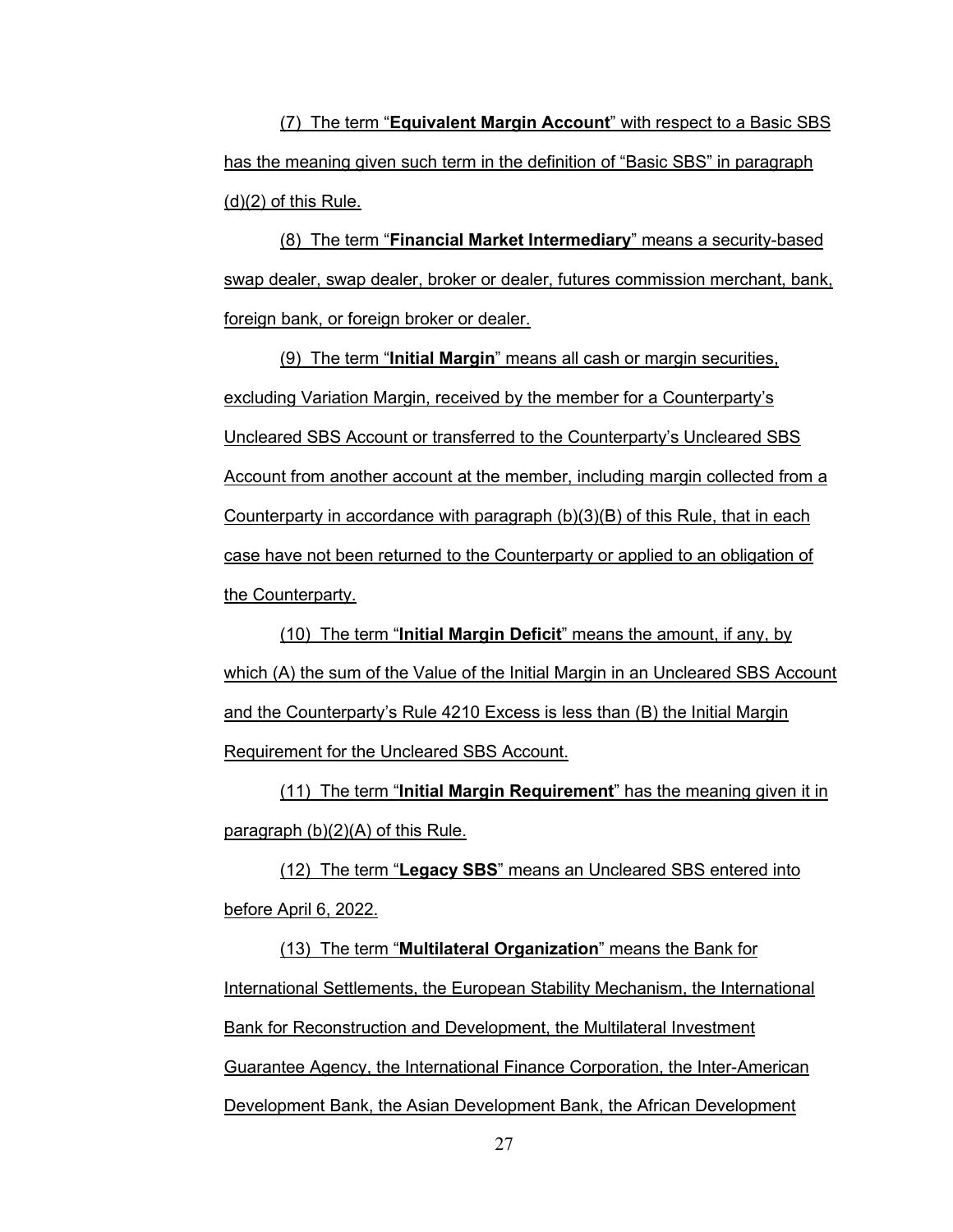Bank, the European Bank for Reconstruction and Development, the European Investment Bank, the European Investment Fund, the Nordic Investment Bank, the Caribbean Development Bank, the Islamic Development Bank, the Council of Europe Development Bank, or any other multilateral development bank that provides financing for national or regional development in which the U.S. government is a shareholder or contributing member.

(14) The term "**Registered or Foreign SBS Dealer**" means (A) any person registered with the Commission as a security-based swap dealer, or (B) any foreign person if the Commission has made a substituted compliance determination under SEA Rule 3a71-6(a)(1) that compliance by a registered security-based swap dealer or class thereof with specified requirements of a foreign regulatory system that are applicable to such foreign person may satisfy the capital requirements of Exchange Act section 15F(e) and SEA Rule 18a-1 that would otherwise apply to such security-based swap dealer or class thereof.

(15) A Counterparty's "**Rule 4210 Excess**" is the amount, if any, by which the equity (as defined in Rule  $4210(a)(5)$ ) in the Counterparty's margin account at the member exceeds the amount required by Rule 4210.

(16) The term "**SBS**" or "**security-based swap**" means a "security-based swap" as defined in Exchange Act section 3(a)(68).

(17) The term "**Sovereign Counterparty**" means Counterparty that is a central government (including the U.S. government) or an agency, department, ministry, or central bank of a central government.

(18) An SBS is "**Uncleared**" if it is not Cleared.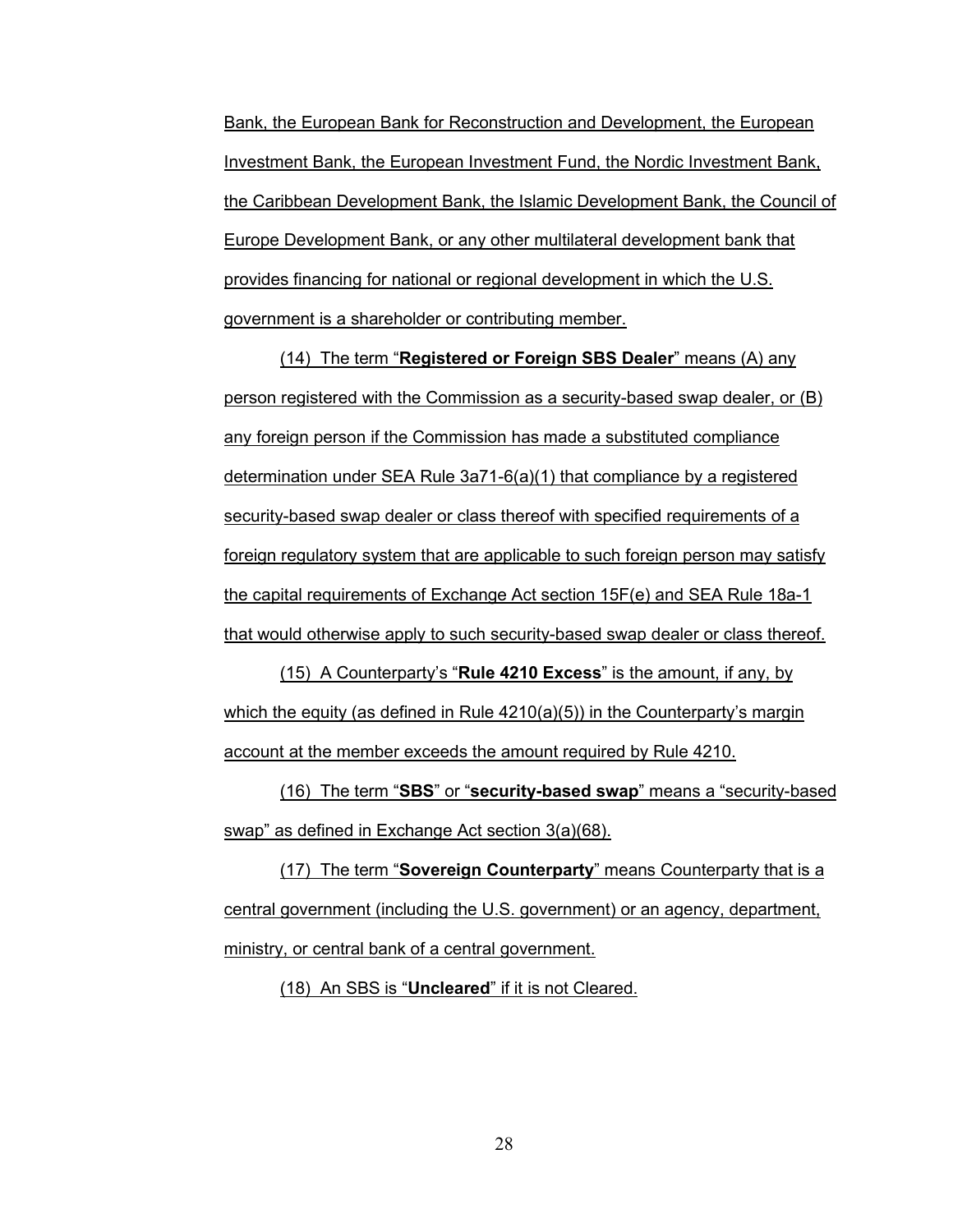(19) The term "**Uncleared SBS Account**" means an account with respect to a Counterparty consisting of:

(A) All Uncleared SBS between the member and the Counterparty;

(B) Long positions for all Variation Margin in the form of securities, and a credit balance for all Variation Margin in the form of cash, in each case collected from the Counterparty and not returned to, or applied to an obligation of, the Counterparty;

(C) Short positions for all Variation Margin in the form of securities, and a debit balance for all Variation Margin in the form of cash, in each case delivered to the Counterparty and not returned to, or applied to an obligation of, the member; and

(D) Long positions for all Initial Margin in the form of securities, and a credit balance for all Initial Margin in the form of cash, in each case collected from the Counterparty and not returned to, or applied to an obligation of, the Counterparty.

(20) The term "**Value**" means:

(A) With respect to one or more outstanding SBS with a Counterparty, a reasonable estimate of the amount of U.S. dollars that the member would receive (expressed as a positive amount) or pay (expressed as a negative amount) to enter at mid-market prices into one or more replacement SBS collectively providing the equivalent of the material terms of such existing SBS;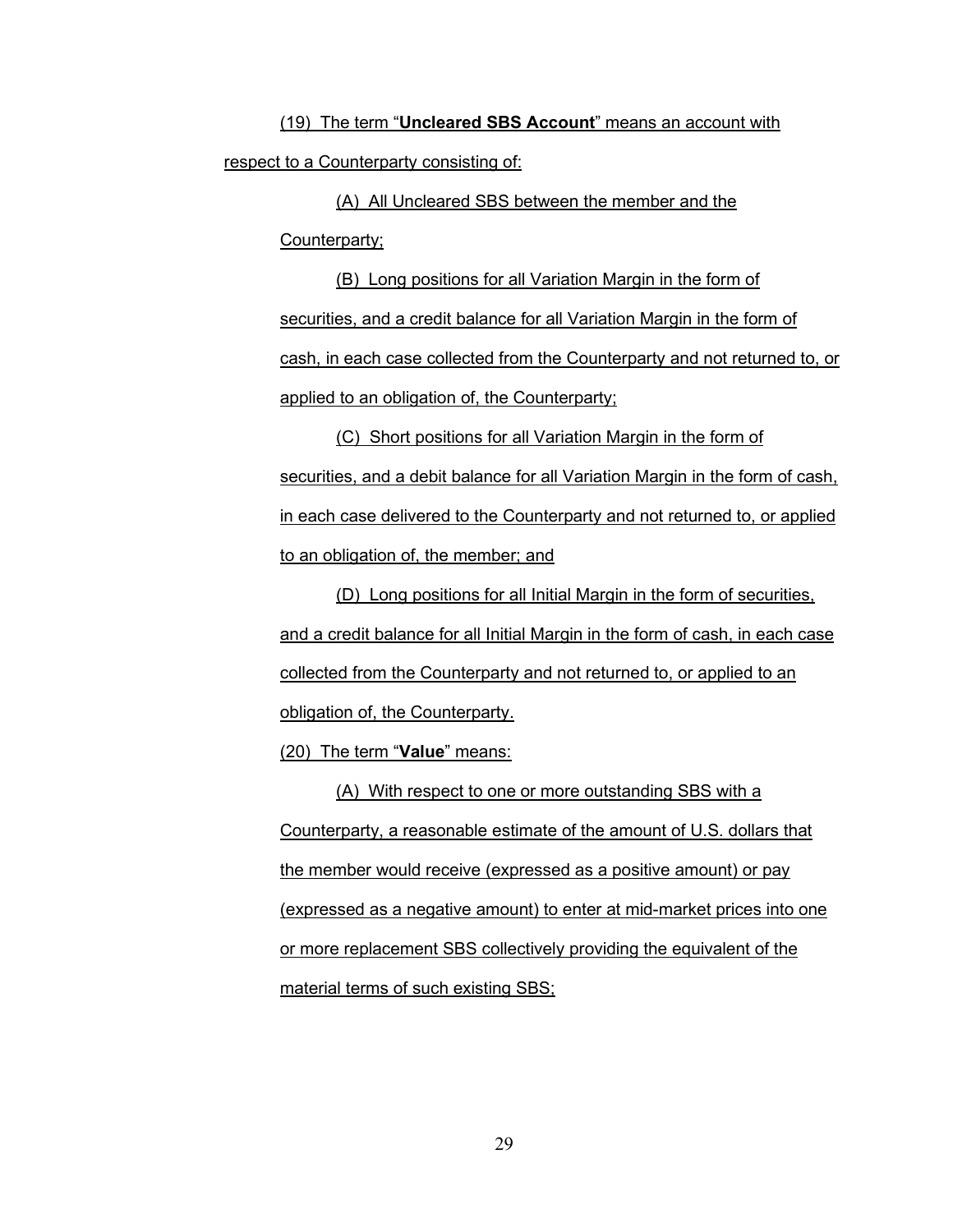(B) With respect to a security position:

(i) the current market value of those margin securities, as defined in Rule 4210(a)(2), determined in accordance with Rule 4210(f)(1); or

<span id="page-29-0"></span>(ii) at the member's option with respect to any margin securities collected as Variation Margin or Initial Margin, means the current market value of those margin securities, as defined in Rule 4210(a)(2) and determined in accordance with Rule 4210(f)(1), reduced ("haircut") by the margin requirement that would be applicable to such securities under Rule 4210 if they were held in the Counterparty's margin account;

(C) With respect to cash in U.S. dollars, the amount of such cash;

and

(D) With respect to a freely convertible foreign currency, the amount of U.S. dollars into which such currency could be converted, provided the currency is marked-to-market daily.

(21) The term "**Variation Margin**" means cash or margin securities collected from, or delivered to, a Counterparty in accordance with paragraph  $(b)(3)(A)$  of this Rule.

**• • • Supplementary Material: --------------**

**.01 Good Faith Account.** A Regulation T good faith account, other than a nonsecurities account, is a margin account for purposes of Rule 4240.

\* \* \* \* \*

#### **9600. PROCEDURES FOR EXEMPTIONS**

**9610. Application**

**(a) Where to File**